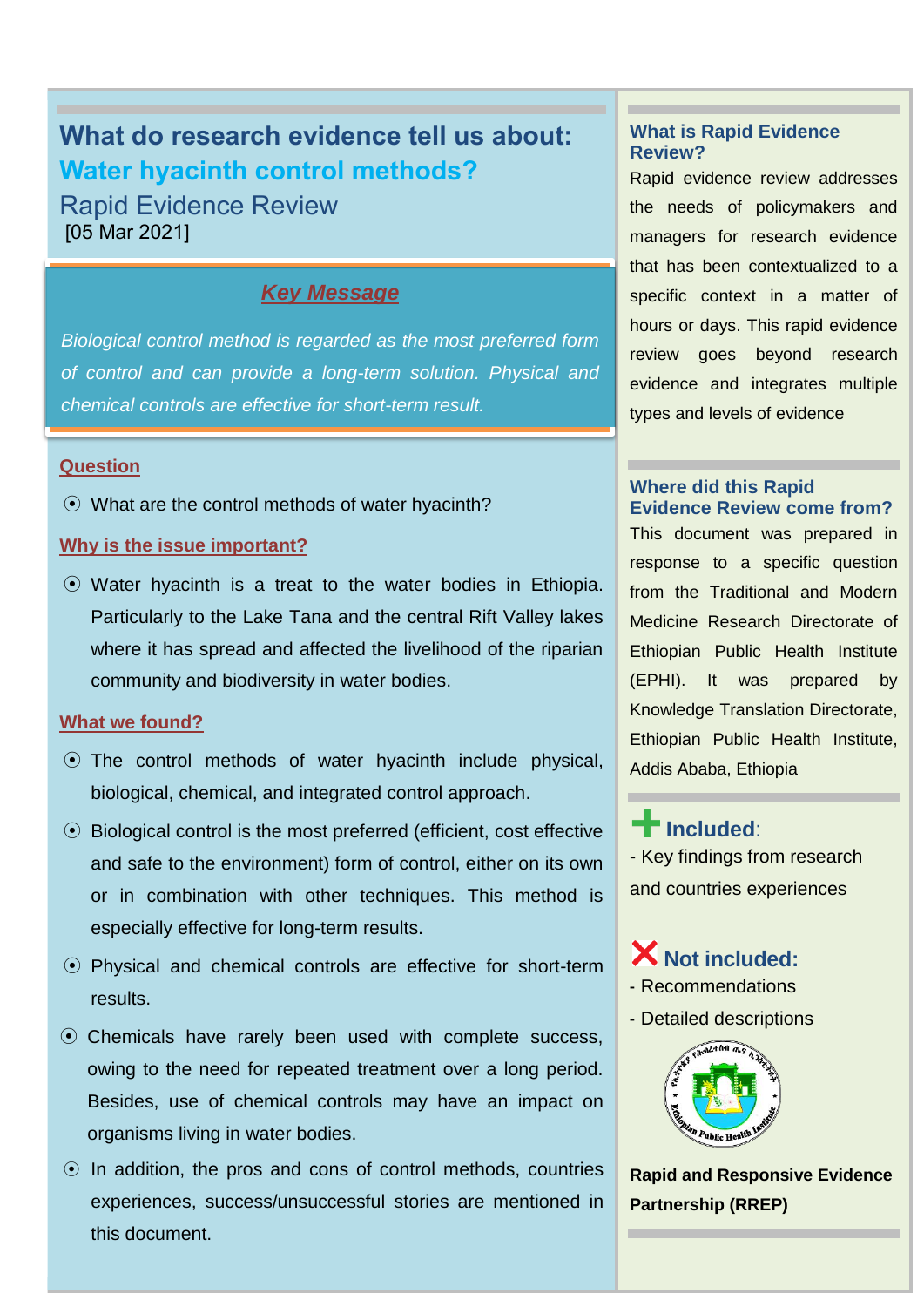# **Background**

Water hyacinth (Eichhornia crassipes) is a perennial, mat-forming, aquatic plant, free-floating or anchored in shallow water, usually 10-20 cm high but up to 1m when growing in dense mats. The mature plant consists of long-fibrous roots which may be up to three meters in length, rhizomes, buoyant petioles, stolons, leaves, inflorescences and fruit clusters. It is originated from South America's tropical regions, and spread to every continent except Antarctica. This plant increases biomass rapidly and forms dense mats that replicate from stolons (i.e., vegetative runners) (Stohlgren, 2013).

Water hyacinth can cover lakes and wetlands entirely, outcompeting native aquatic species, reducing fish oxygen and creatinine levels (Stohlgren, 2013). The most visible impacts include: restricting proper water flow, water loss through excessive evapo-transpiration, interference with fishing, grazing and crop production activities (accessibility to land water hindered). It has also an effect on power generation, increase siltation, flooding, increase the cost of production, affect tourism, lowers the dissolved oxygen in water bodies, and effect on native plants (Gebregiorgis, 2017; Jianqing et al., 2001; Bhattacharya et al., 2015).

In Ethiopia, water hyacinth has spread aggressively infesting Lake Tana of Ethiopia (Melese & Samuel, 2018). The Lake Tana survey findings show that about 43.4 percent (2 sq.km) of crop fields were covered by water hyacinth during the peak season. Of these, 43.7% of the infested area was seriously affected, a quarter of the infested area was moderately affected and the infestation rate (30.4%) of the remaining cultivated area was minimal (Enyew et al., 2020).

According to studies, a number of fungal pathogens exist on water hyacinths to cause death of plants. Both abiotic (non-living physical and chemical elements) and biotic (living or once-living organisms in the ecosystem) factors in the upper Amazon basin rivers and lakes (Evans & Reeder 2001) are reported to affect the growth of water hyacinth. Thus, there are different approaches in control of water hyacinth. Before implementing each method, the pros and cons, the unique constraints and conditions including the degree of infestation, and the characteristics of the infested sites have to be known (Ministry of Water Irrigation & Electricity, 2019). Research reports indicate that, different factors affect the degree of water hyacinth infestations. Salinity, temperature, nutrients, destruction by natural enemies, and competition from other aquatic plants are among the major factors (Wilson et al., 2001; Jianqing et al., 2001).

This rapid evidence review, therefore, provides available evidence on the control methods of water hyacinth that may support decision-making.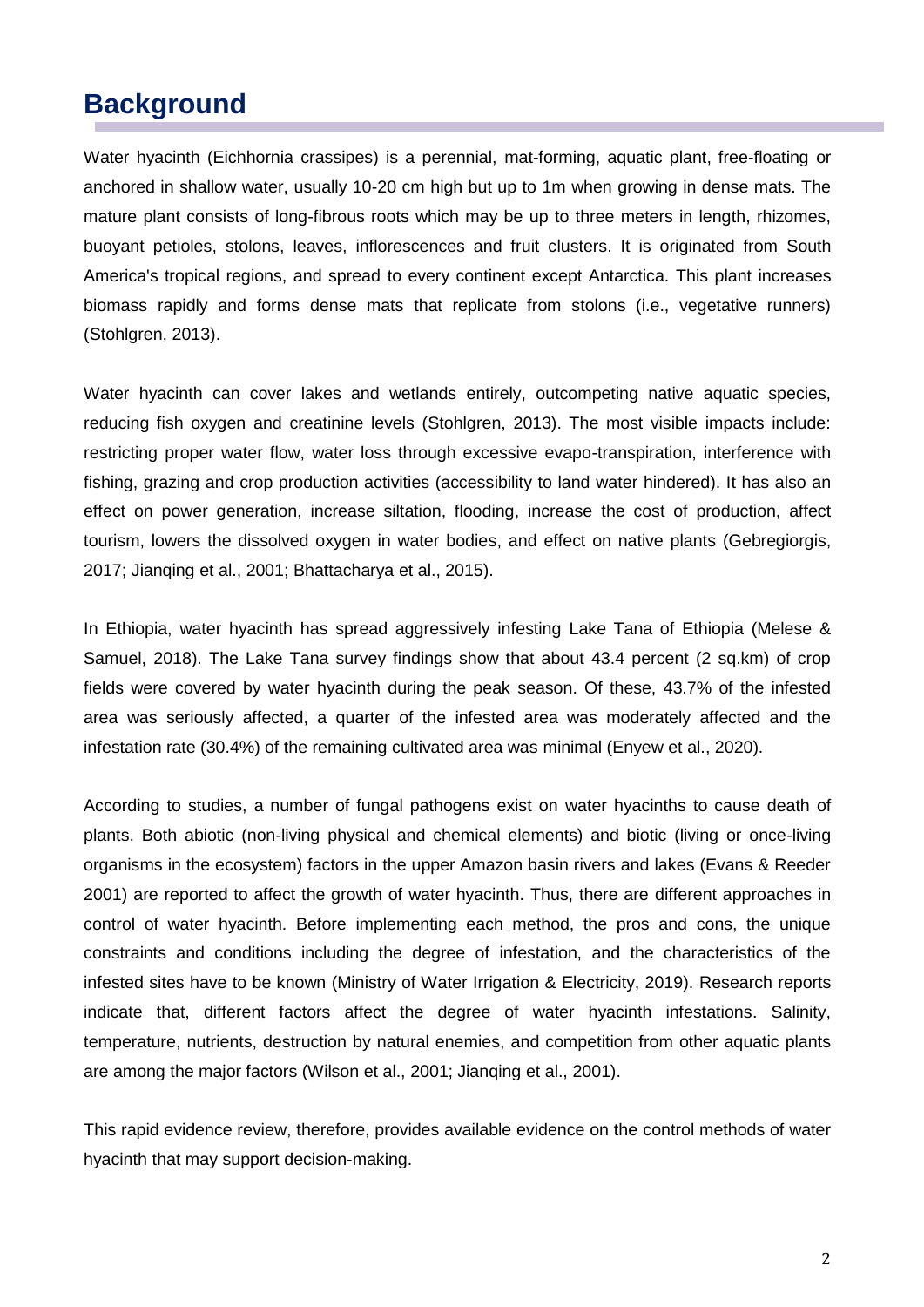# **Methods**

#### **How this Rapid Evidence Review was prepared?**

The methods used to prepare in this rapid evidence review were adapted from the SURE Rapid Response Service: [www.evipnet.org/sure/rr/methods](http://www.evipnet.org/sure/rr/methods)

In this review, we have searched for relevant studies about the control methods of water hyacinth. We identified the Population, Concept and Context (PCC) with respect to the objective of the review to facilitate searching of relevant articles.

**Population**: Water hyacinth **Concept**: Control methods of water hyacinth. **Context**: Global studies were considered without restriction to any geographical context.

**Data sources**: We searched data from different data source including TEEAL, PubAG, JSTOR, AGRIS, D SPACE, and grey literature. The searching was made in English language and no date restriction. The last search was made on December 05, 2020.

The review findings are thematized and presented in brief statement with details in a table. Similarly, the document incorporates the pros and cons of control method of water hyacinth. In addition, country experience, successful/unsuccessful stories, and details of the research findings are annexed.

# **Review findings**

In this review we identified 42 relevant documents by searching five databases and supplementing it with grey literatures. Accordingly, we found several relevant studies including peer reviewed journal articles, literature reviews, forum and proceedings that provide evidence about the effectiveness of water hyacinth control methods. The methodological quality of the included studies was not assessed since we included all types of studies.

Different water hyacinth control methods are found and discussed in this review. Accordingly, the summary of the findings from the documents are thematized to four categories: physical, biological, chemical and integrated control. Physical control method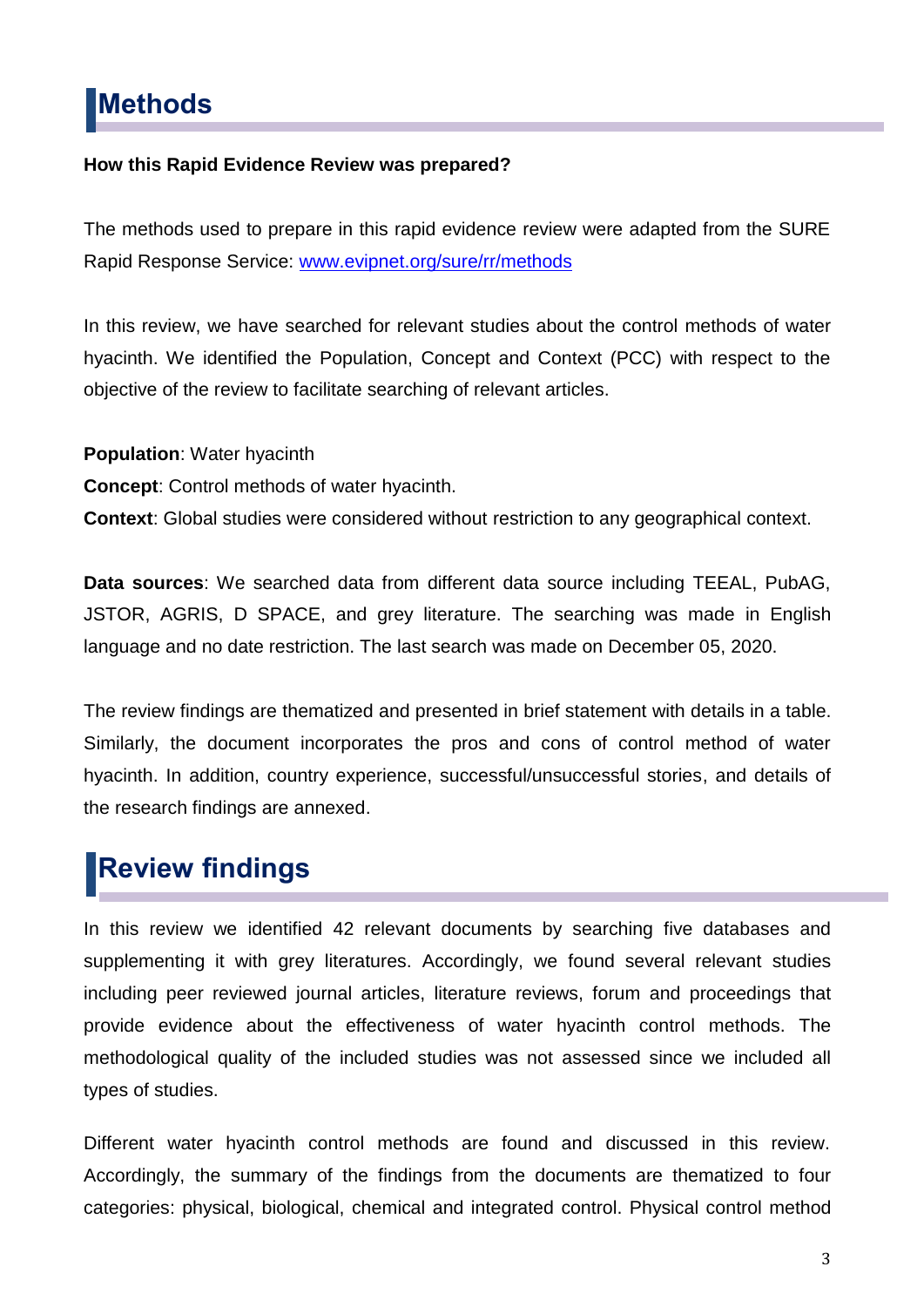includes manual removal, and mechanical harvesting (Ministry of Water Irrigation & Electricity, 2019). Biological controlling strategy use natural enemies to reduce infestation of the weed (Guideline Document for Water Hyacinth Control, 2017). The chemical control of water hyacinth includes herbicides such as 2, 4-d, Diquat and Glysophate to control water hyacinths (Labrada et al., 1996). The integrated weed management (IWM) technique comprises biological control, manual and mechanical removal, legislation for quarantine, and control nutrient enrichment through erosion control (Mallya et al., 2001; Jones, 2001).

The key findings on control methods and their pros and cons are presented below. Whereas, the summary of findings (from peer reviewed journal articles, literature reviews, forum and proceedings), countries experience, and successful/unsuccessful stories of water hyacinth control methods are annexed at the end of this document.

## **1. Key findings of physical control methods**

We identified journal articles, literature reviews, proceedings and papers from forums. According to a study by Sokoyo and Goldman, water hyacinth was effectively reduced by mechanical and manual control methods without any variations from their intended effects (Sikoyo & Goldman, 2007). As an emergency measure, these play an important role, particularly in the decongestion of harbours and hydroelectric reservoirs (Woomer, 1997). However, water hyacinth plants that were cut by machine at the end of the growing season produced new leaves faster than plants that had not been cut at all (Spencer, 2006). Consequently, mechanical harvesting is unlikely to provide a long-term solution to most infestations due to reinvasion and regrowth by the plant (Julien, et.al., 1996).

Hand removal for water hyacinth weeds can be done in sparsely infested regions (Lancar & Krake, 2002). In a few cases, manual control is performed on a large scale, such as where labour is inexpensive, water value is high, infestations are smaller than a hectare, or where regrowth can be quickly cleared after chemical control (Julien, et.al., 1996). In the case of Ethiopia in Lake Tana physical methods (e.g., manual hand picking) were used by mass mobilization of hundreds of thousands of people. This strategy has played an important role in removing the large biomass of the weed and limit the weed's expansion and decomposition (Ministry of Water Irrigation and Electricity, 2019).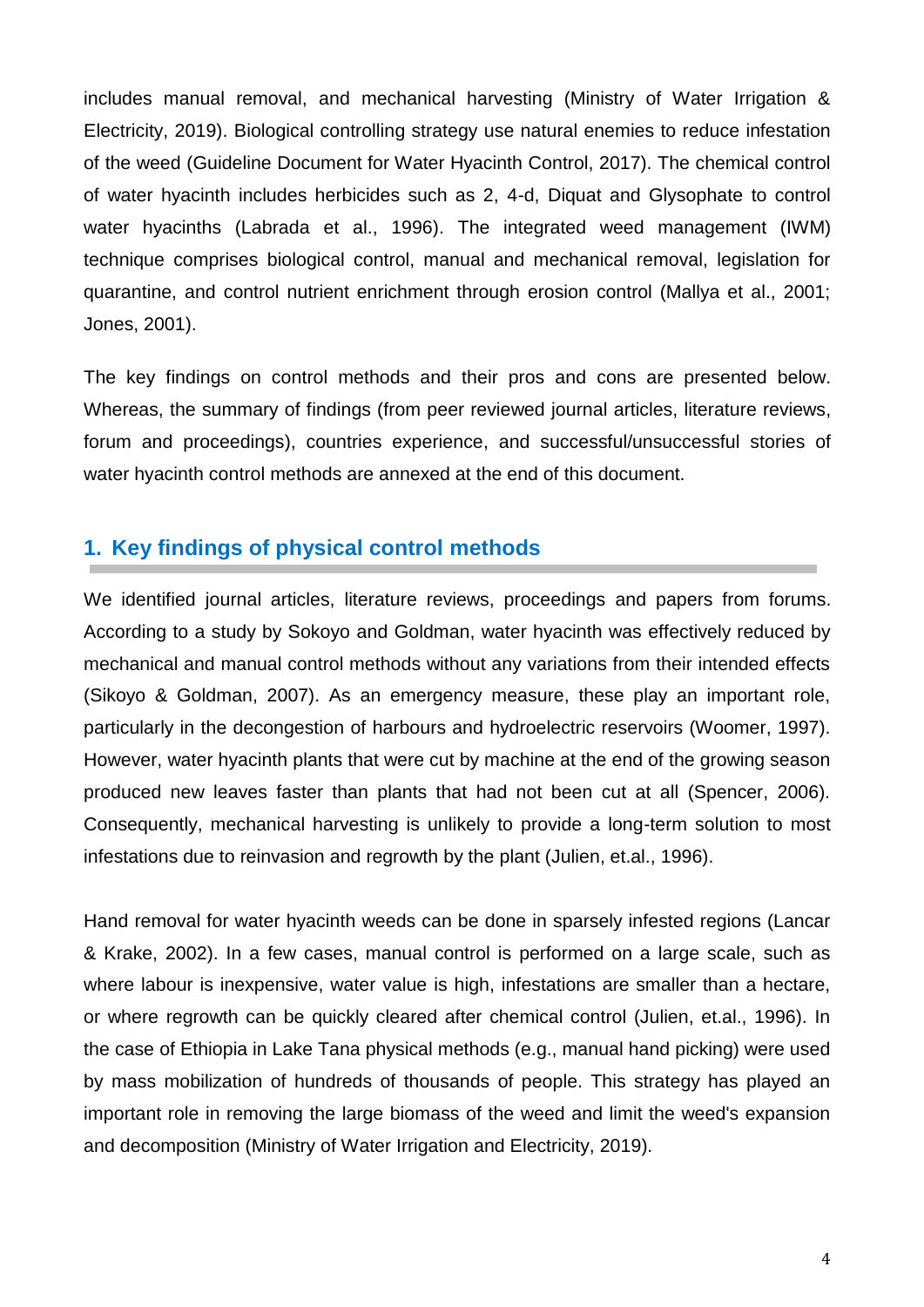## **2. Key findings of biological control methods**

As evident in various parts of the world, biological regulation of water hyacinth using weevils is the most favoured technique compared to others. Although it may take several years for biological control to produce results, these methods are by far said to be the best, in terms of environmental protection, safety and cost (Ministry of Water Irrigation and Electricity, 2019; Julien et.al., 1996). Six arthropod biological control agents have been released around the world. Five are insects (two weevils, two moths and a sucking bug), and one is a mite. The two weevils, N. bruchi and N, eichhorniae, and one of the moths, Niphograpta albiguttalis, have been released widely since 1971 in 30, 32 and 13 countries, respectively, while the others, the mite Orthogalumna terebrantis, the moth Xubida infusellus and the bug Eccritotarsus catarinensis, have been released in fewer countries: 2, 3 and 6, respectively. The mite was first released in 1971 while the other two were first released in 1996 (Julien, 2001).

In recent years, the emphasis has turned to natural water hyacinth enemies, particularly to the two South American weevil beetles (Neochetina eichhorniae and Neochetina bruchi), which in many countries have successful long-term control of water hyacinths (Julien et al, ed., 2001; Hill & Coetzee, 2008; Wilson et al., 2007; Phiri et al., 2001). Three pairs of herbivory load of N. Bruchi as well as two pairs of N. eichhorniae was shown the highest degree of leaf damage, defoliated petioles and decreased water hyacinth coverage (Gebregiorgis, 2017; Aguilar et al., 2003).

Neochetina eichhorniae was launched and released and then the area and height of water hyacinths were significantly reduced from 1996 to 1999 (Xujian et al., 2001). Postrelease of curculionid weevils (Neochetina spp.) showed a decrease in leaf length, laminar area, and fresh water hyacinth weight within 2-3 years of the initial releases under Lake Victoria conditions (Ochiel et al (Ed)., 2001; Lancar & Krake, 2002). The two weevils, N. eichhorniae and N. bruchi, were introduced into Ethiopia from Uganda in 2008 because of their successful experience on biological control. Following the introduction, climatic suitability studies were made including their life cycle, adaptability, damage potential, and their host specificity. Thereafter, and mass rearing and release was made in lake Koka. A study by Gebregiorgis (2017) indicate that two weevils of Neochetina and the fungus A. alternate were identified to greatly reduce the vegetative growth and fresh weight of plants (Gebregiorgis, 2017). Similarly, water hyacinth sequentially infested with Neochetina weevils and inoculated with C. Piaropi shows lower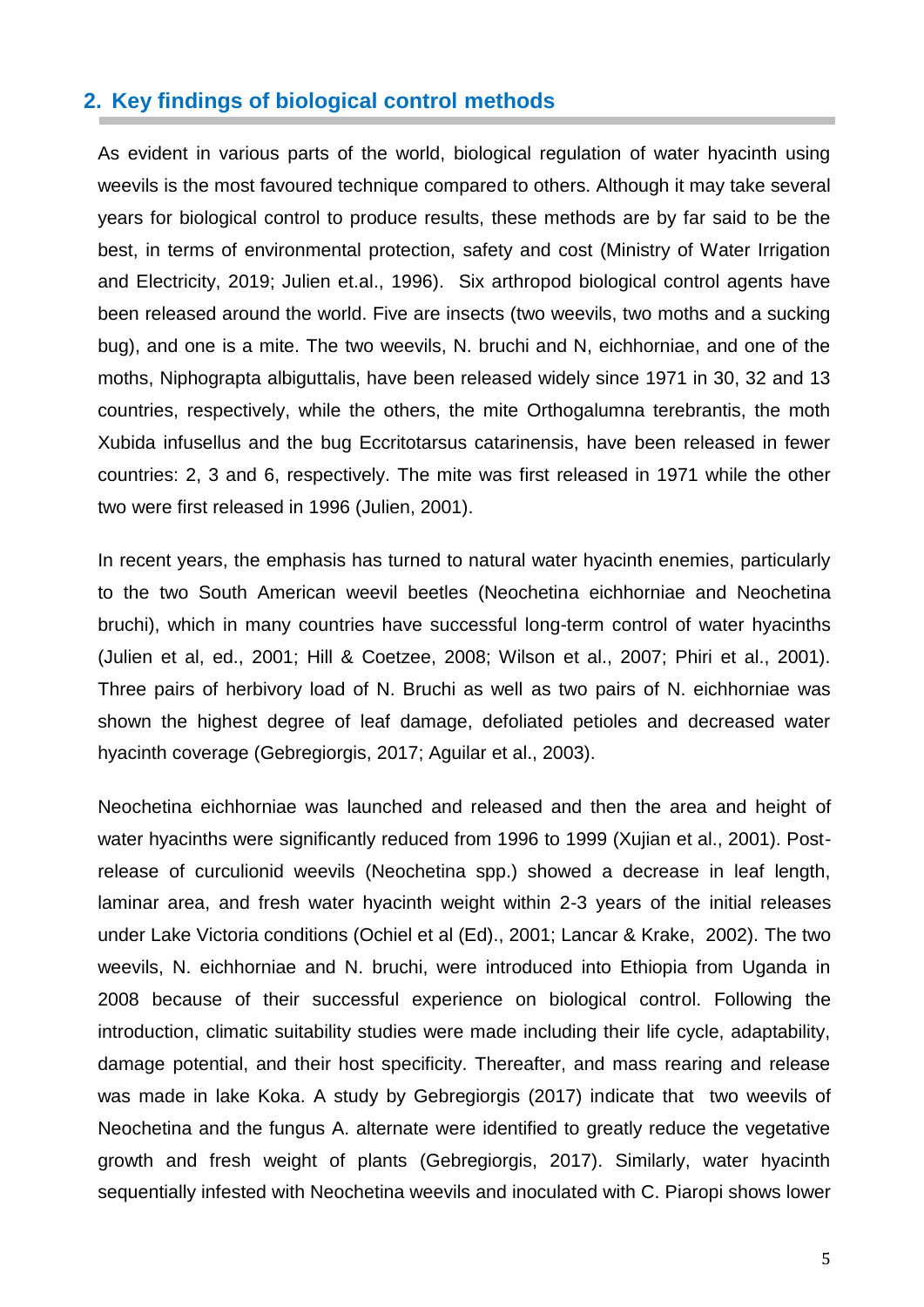live leaf counts and lower plant densities (Moran, 2005). As well, two weevil and moth N. albiguttalis have been effective in weed control (Julien, 2001).

Together with generalist herbivores such as grass carp, biocontrol agents such as alligator weed flea beetles, salvinia weevils (Cyrtobagous salviniae), and water hyacinth weevils (Neochetina eichhorniae and N. bruchi) can be useful for aquatic weed control but may not fully eliminate invasive weeds (Gettys, 2014). On the other study, the grasshopper Cornops aquaticum (adults and nymphs) were found extremely mobile and very harmful to water hyacinths (Oberholzer & Hill 2000). Furthermore, in Lake Tana, majority of wetland habitat is free of water hyacinths by enabling native plant species (Cyperus spp, Echionochloa spp and other species of Graminae.) only in one growing season with the use of creative cultural methods (fencing and canalization).

Mycoherbicide could replace the use of broad-spectrum herbicides, which are widely used but have raised concerns about fish pollution and water quality degradation (Bateman, 2001). Although there are potential mycoherbicide (Sclerotinia sclerotiorum in Hyakill™ and Cercospora rodmanii, named ABG-5003) have been identified, none have been commercially available for market (Dagno et al., 2012).

A study by Bahir Dar University that piloted the indigenous papyrus vegetation on the damaged shores of Lake Tana showed that papyrus out competed water hyacinth as papyrus produces canopy (shed) over water hyacinth and prevents growth. Papyrus also provides lake and river buffer stabilization and serves as a sink for the input of catchment nutrients, which in turn contributes to the regulation of water hyacinths. This is regarded as one of the most sustainable long-term measures (Ministry of Water Irrigation and Electricity, 2019).

## **3. Key findings of chemical control methods**

In particular circumstances where rapid removal in small areas is necessary and other approaches are not practical, the treatment of water hyacinths with herbicides may be very useful (Julien et.al., 1996). In larger areas, however, more mats of water hyacinths are likely to survive the herbicides and can fragment to further propagate a large area of water hyacinth mats. The use of chemical is more cost-effective and less laborious than mechanical control. Yet, it can lead to environmental effects as it can penetrate into the ground water system and can affect not only the hydrological cycle within an ecosystem but also negatively affect the local water system and human health. It is also notable that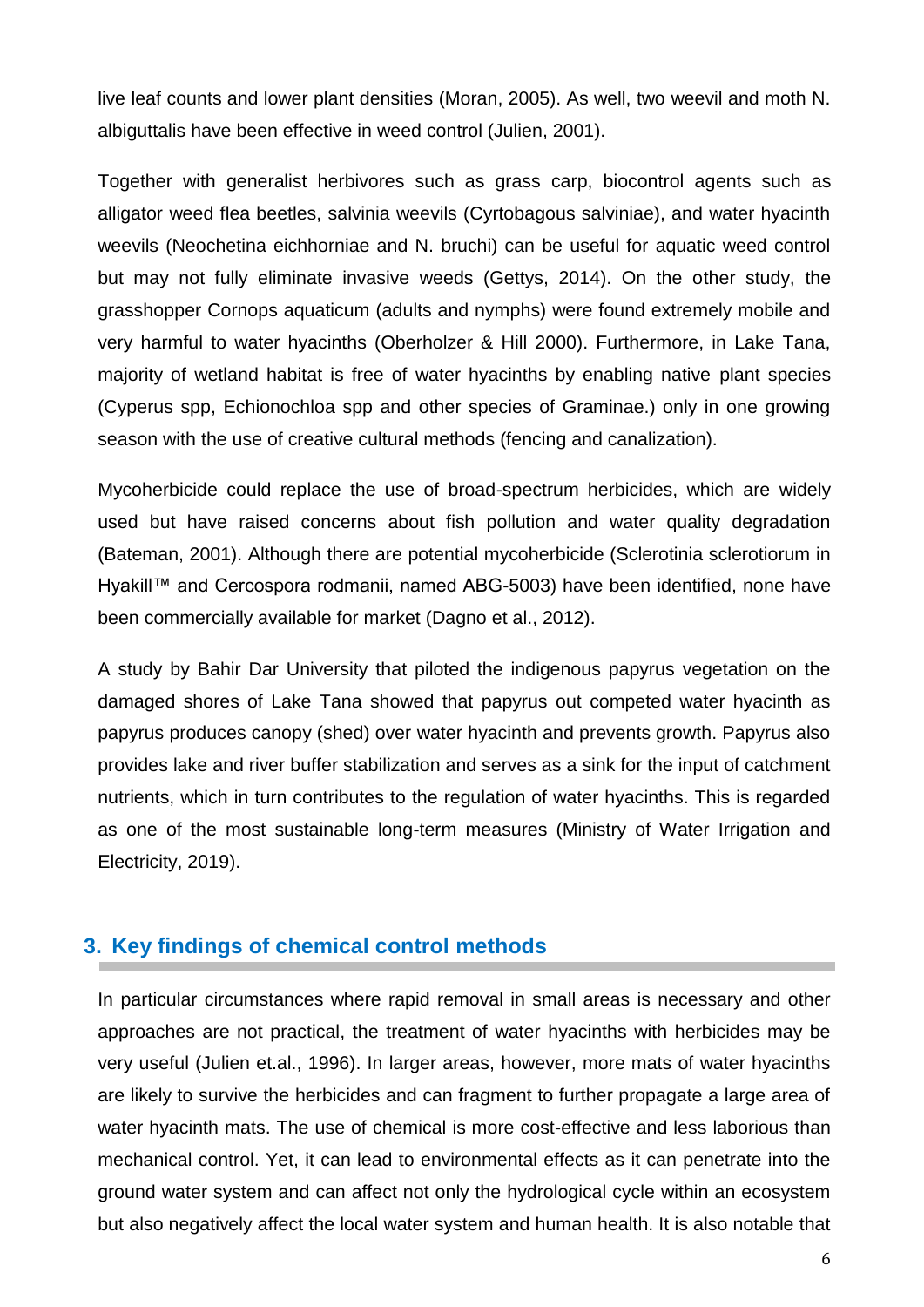the use of herbicides is not strictly selective of water hyacinths; keystone species and vital organisms such as microalgae can perish from the toxins and can disrupt fragile food webs (Villamagna et al, 2009). Herbicides such as 2, 4-d, Glysophate, Diquat, paraquat and Amitrole are used to manage water hyacinth (Calvert, 1997; Lancar & Krake, 2002).

## **4. Key findings of integrated control methods**

Integrated weed management (IWM) techniques could include biological control, manual and mechanical removal, legislation for quarantine, and nutrient enrichment management (Mallya et al., 2001; Jones, 2001). Mechanical harvester and the herbicide together help to minimize the amount of water hyacinth (Guideline Document for Water Hyacinth Control, 2017). Integrated weed management with chemical and physical controls can be used when biological control is being instigated to minimize the weed in sensitive regions. Studies show that biological control should be the preferred form of control, either on its own or in combination with other techniques (Julien, et.al., 1996).

The combination of biological and herbicidal methods can only be done if herbicides are non-toxic to the biocontrol agent. For instance, *Alternaria alternata* with two widely used herbicides (glyphosate and 2,4-dichlorophenoxy acetic acid) at three prescribed doses, slowed the feeding activity of insect biocontrol agent (water hyacinth weevil, N. *bruchi* and phytopathogen). Though neither of the two herbicides killed the fungus, both prevented its growth (Sushilkumara, and Pandeyb, 2008). Similarly, integrated approaches of chemical (herbicide 2,4-D) and biological method reduce the biomass more than one method of control, and these control measures were consistent as active leave and petiole damage were compatible. Herbivory significantly improved the overall efficacy of the herbicide by biological control agents (Tipping, 2017; Woomer, 1997).

# **The pros and cons of water hyacinth control methods**

Water hyacinth is extremely difficult to eradicate once established; therefore, the goal of most management efforts is to minimize economic costs and ecological damage. Mechanical, chemical and biological control methods are used to control water hyacinth, but no one method is suitable for all situations (Villamagna & Murphy 2010). Table 1 below indicates the pros and cons of water hyacinth control methods.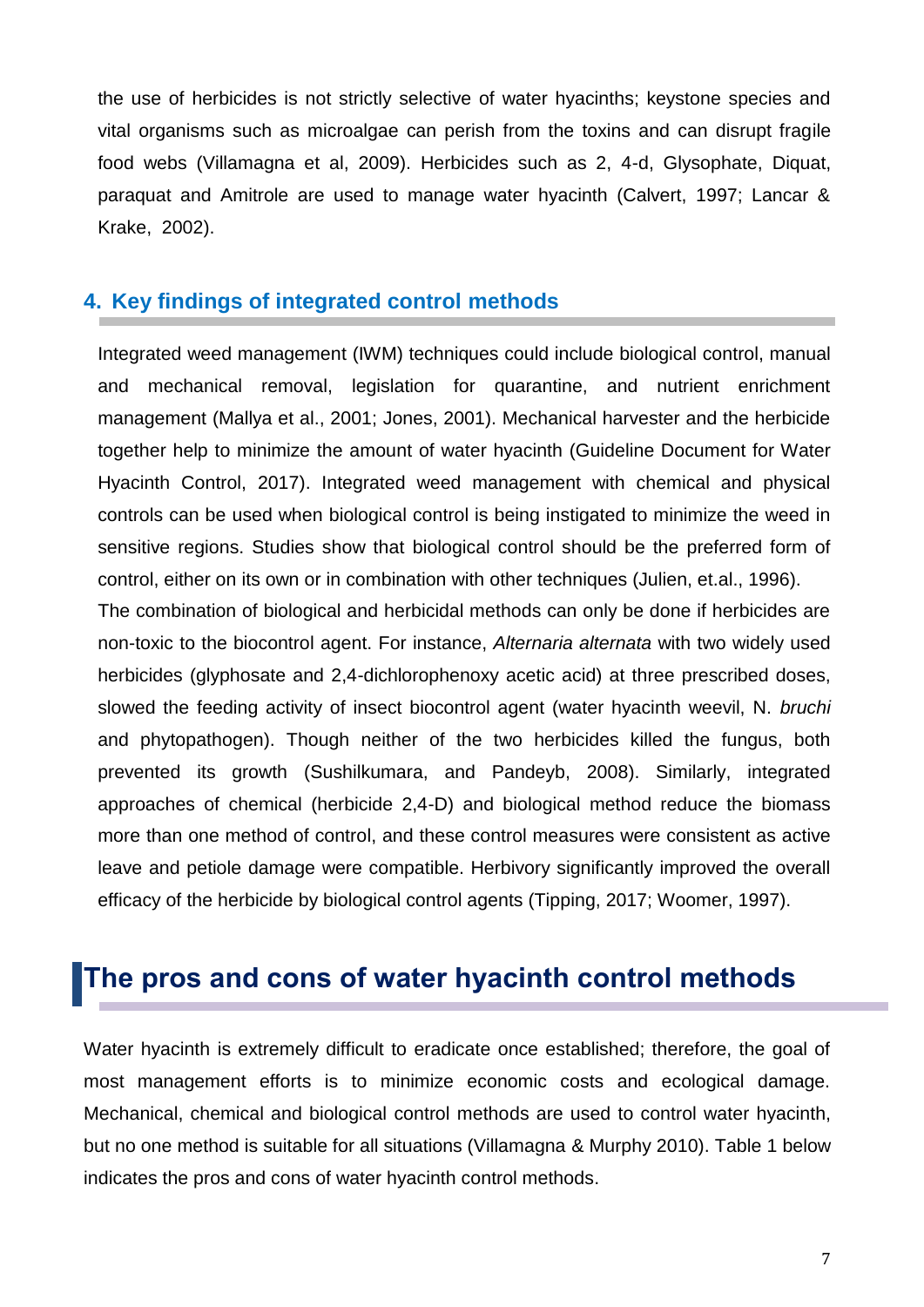| <b>Pros</b>                                              | <b>Cons</b>                                                               |  |
|----------------------------------------------------------|---------------------------------------------------------------------------|--|
|                                                          |                                                                           |  |
| Do not require much technical expertise (Villamagna &    | Have physical limitations and are labor intensive which could involve     |  |
| Murphy 2010)                                             | health risks (Smith et al. 1994)                                          |  |
| There are no water- use restrictions associated with     | Might be expensive and energy intensive (Harley et al. 1997)              |  |
| mechanical control (Villamagna & Murphy 2010)            |                                                                           |  |
| Immediately opens physical space for fish, boat traffic, | In situ cutting, where plants are left to die and decompose in the water, |  |
| fishing and recreation (Villamagna & Murphy 2010)        | can decrease dissolved oxygen and alter trophic structure as result of    |  |
|                                                          | changes in nutrient and carbon balances (Greenfield et al. 2007).         |  |
| Is effective for short-term results                      | Eutrophication can lead to a subsequent increase in water hyacinth or     |  |
|                                                          | algae blooms (Bicudo et al. 2007).                                        |  |
|                                                          | Disposal of water hyacinth from polluted water bodies also becomes        |  |
|                                                          | an important health and ecological consideration due to its capacity to   |  |
|                                                          | absorb contaminants and, in some cases, the cost of an offsite            |  |
|                                                          | disposal area can be more expensive than the removal process itself       |  |
|                                                          | (Thayer & Ramey 1986).                                                    |  |
|                                                          | Mechanical control may not be cost effective for large areas when         |  |
|                                                          | expensive cutting or dredging equipment is required (Villamagna &         |  |
|                                                          | Murphy 2010).                                                             |  |
|                                                          |                                                                           |  |
|                                                          |                                                                           |  |
|                                                          |                                                                           |  |

## **Table 1. Pros and cons of different methods used for water hyacinth control**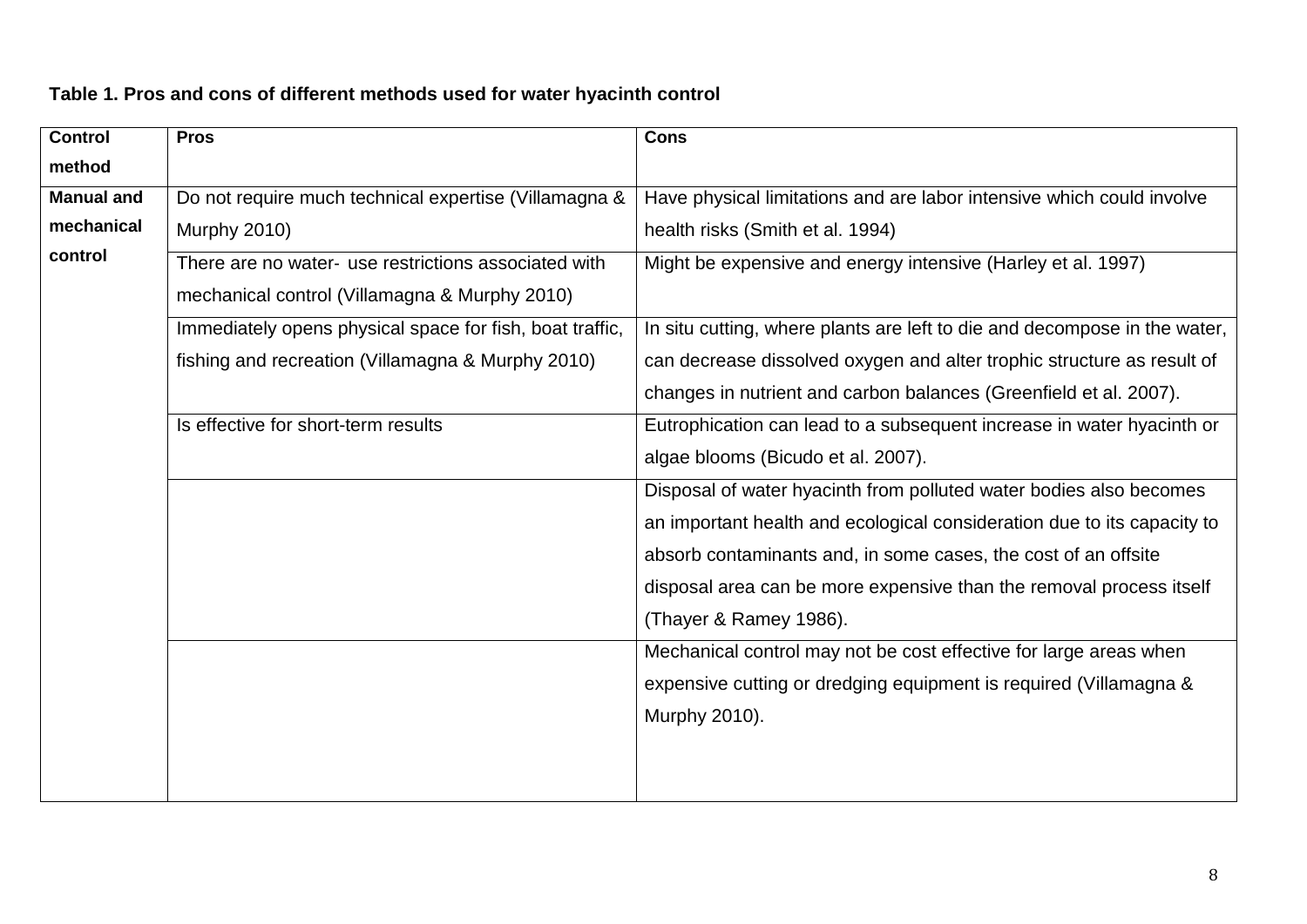| <b>Control</b>    | <b>Pros</b>                                            | <b>Cons</b>                                                             |
|-------------------|--------------------------------------------------------|-------------------------------------------------------------------------|
| method            |                                                        |                                                                         |
| <b>Biological</b> | Avoids the introduction of toxic chemicals into the    | It takes longer period to obtain successful result                      |
| control           | environment, is not labor or equipment intensive and   |                                                                         |
|                   | has the potential to be self- sustaining (Seagrave     |                                                                         |
|                   | 1988).                                                 |                                                                         |
|                   | Most efficient and environmental safety method for     |                                                                         |
|                   | water hyacinth management, especially for long-term    |                                                                         |
|                   | results.                                               |                                                                         |
| <b>Chemical</b>   | Chemical control is less labor intensive and expensive | The use of chemical control might be effective but it had negative side |
| control           | than mechanical control, especially at large scales    | effects on the environment (Julien et al. 1996).                        |
|                   | (Guitierrez- Lopez 1993).                              | Herbicides can become expensive if management requires repeated         |
|                   |                                                        | applications. The cost of chemical control will depend heavily on the   |
|                   |                                                        | equipment used to apply the herbicide (Villamagna & Murphy 2010).       |
|                   | Is effective for short-term results,                   | Herbicides are less selective than mechanical or manual approaches.     |
|                   |                                                        | They can kill non-target algae, a critical foundation of aquatic food   |
|                   |                                                        | webs (Wetzel 1983) and macrophytes (Seagrave 1988) resulting in far     |
|                   |                                                        | reaching ecological impacts and dangerous deoxygenation of water        |
|                   |                                                        | (Lugo et al. 1998).                                                     |
|                   |                                                        | The water use restrictions that may be required by law following        |
|                   |                                                        | herbicide spraying due to chemical control can have significant socio-  |
|                   |                                                        | economic impacts if beneficial or designated uses of the water body     |
|                   |                                                        | are affected (Villamagna & Murphy 2010).                                |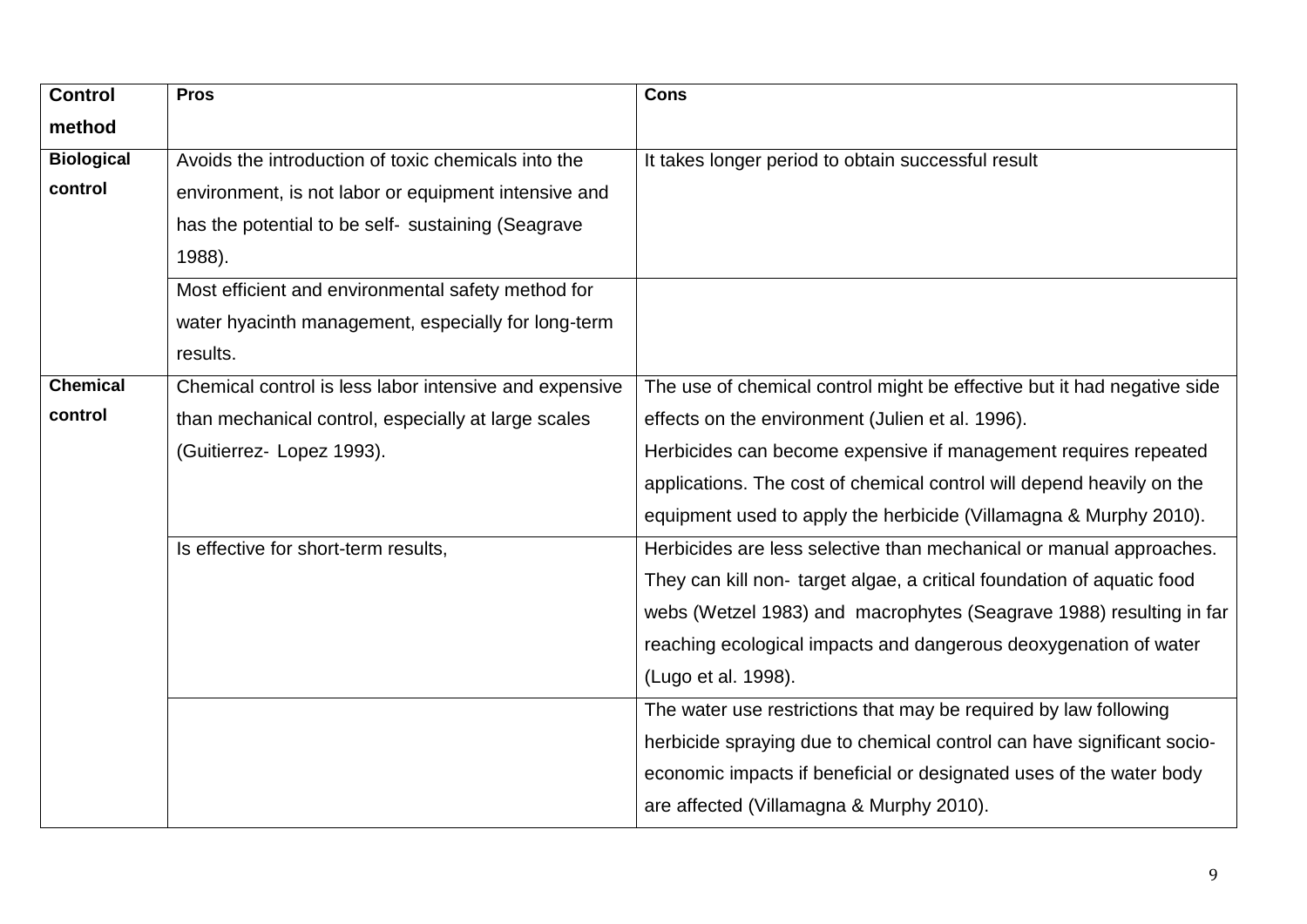## **References**

- Aguilar, J.A, Camarena, O. M., Center, T. D., Bojórquez, G. (2003). Biological control of waterhyacinth in Sinaloa, Mexico with the weevils Neochetina eichhorniae and N. bruchi∗. Biocontrol Science and Technology. 48 (5), 595-608 10.1023/A:1025707603627
- Bateman, (2001). IMPECCA1: an International, Collaborative Program to Investigate the Development of a Mycoherbicide for Use against Water Hyacinth in Africa. Research Gate. 102
- Bhattacharya, A.; Haldar, S.; Chatterjee, P. K., (2015). Geographical distribution and physiology of water hyacinth (Eichhornia crassipses) - the invasive hydrophyte and a biomass for producing xylitol. International Journal of ChemTech Research, 7(4). 1849-1861 ref.60.
- Bicudo DD, Fonseca BM, Bini LM, Crossetti LO, Bicudo CED, Araujo‐Jesus T. 2007. Undesirable side-effects of water hyacinth control in a shallow tropical reservoir. Freshwater Biology 52:1120-1133.Calvert, P. 1997. Water hyacinth control and possible uses: Technology Brief. Intermediate Technology Development Group. Retrieved from https://library.uniteddiversity.coop/Water\_and\_Sanitation/water\_hyacinth\_control.pdf
- Coetzee, Hill, Byrne and Bownes, 2011. A review of the biological control programmes on Eichhornia crassipes (C.Mart.) Solms (Pontederiaceae), Salvinia molesta D.S.Mitch. (Salviniaceae), Pistia stratiotes L. (Araceae), Myriophyllum aquaticum (Vell.) Verdc. (Haloragaceae) and Azolla filiculoides Lam. (Azollaceae) in South Africa. African Entomology 19(2): 451–468
- Dagno, K., Lahlali, R., Diourté, M., & Jijakli, M. (2012). Present status of the development of mycoherbicides against water hyacinth: successes and challenges. A review. Biotechnol. Agron. Soc. Environ. 2012 16(3), 360-368
- Enyew BG, Assefa WW, Gezie A (2020). Socioeconomic effects of water hyacinth (Echhornia Crassipes) in Lake Tana, North Western Ethiopia. PLoS ONE 15(9): e0237668. https://doi.org/10.1371/journal.pone.0237668
- Evans, H.C., and Reeder , R.H., (2001).Fungi Associated with Eichhornia crassipes (Water Hyacinth) in the Upper Amazon Basin and Prospects for Their Use in Biological Control. Conference paper : Proceedings of the Second Meeting of the Global Working Group for the Biological and Integrated Control of Water Hyacinth, Beijing, China, 9-12 October 2000. Australian Centre for International Agricultural Research (ACIAR), ref.16, 62-70
- Gebregiorgis, F. Y. (2017). Management of water hyacinth (Eichhornia crassipes [Mart.] Solms) using bioagents in the Rift Valley of Ethiopia. Wageningen University. https://doi.org/10.18174/401611
- Gettys, L.A (2014). Aquatic Weed Management: Control Methods. SRAC Publication No. 360
- Greenfield BK, Siemering GS, Andrews JC, Rajan M, Andrews SP, Spencer DF. 2007. Mechanical shredding of water hyacinth (Eichhornia crassipes): effects on water quality in the Sacramento‐San Joaquin River Delta, California. Estuaries and Coasts 30:627-640.
- Guideline Document for Water Hyacinth Control (2017), Environmental Planning & Climate Protection Department, Development Planning, Environment and Management Unit, eThekwini Municipality, Durban, South Africa
- Guitierrez‐Lopez E. 1993. Effect of glyphosate on different densities of water hyacinth. Journal of Aquatic Plant Management 31:255-257.
- Gutiérrez, E.L., Ruiz, E.F., Uribe, E.G., and Martínez, J.M. (2001).Biomass and Productivity of Water Hyacinth and Their Application in Control Programs. Semantic Scholar. CABI, ref.32, 109-119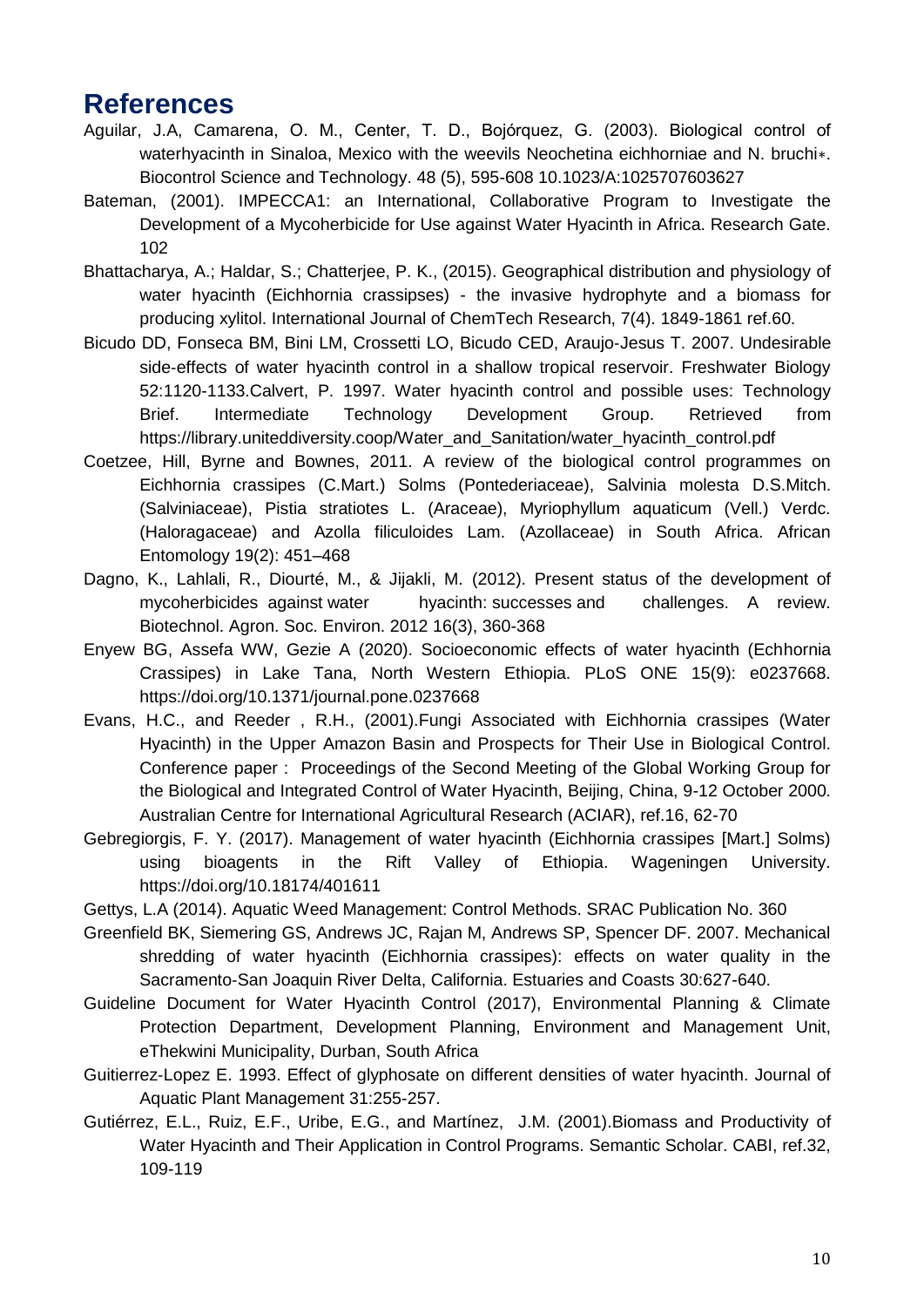- Harley KLS, Julien MH, Wright AD. 1997. Water hyacinth: a tropical worldwide problem and methods of its control. Proceedings of the first meeting of International Water hyacinth. Consortium – World Bank.
- Hill, M. P., and Coetzee, J. A. (2008). Integrated control of water hyacinth in Africa. Wiley Online Library,38(3), 452-457. doi.org/10.1111/j.1365-2338.2008.01263.x
- Hill, M.P., and Olckers, T. (2001).Biological Control Initiatives against Water Hyacinth in South Africa: Constraining Factors, Success and New Courses of Action. Center and Ding Jianquing ACIAR Proceedings 102. Research Gate.
- Labrada R., Charudattan R. and Center T.D. (1996), Strategies for Water Hyacinth Control: Report of a Panel of Experts Meeting, Food and Agriculture Organisation of the United Nations. Rome.in Mbula M., 2016
- Lugo A, Bravo‐Inclan LA, Alcocer J, Gaytan ML, Oliva MG, Sanchez MDR, Chavez M, Vilaclara G. 1998. Effect on the planktonic community of the chemical program used to control water hyacinth (Eichhornia crassipes) in Guadalupe Dam, Mexico. Aquatic Ecosystem Health and Management 1:333-343.
- Jianqing, D., Ren, W., Weidong, F., and Guoliang, Z. (2001). Water Hyacinth in China: Its Distribution, Problems and Control Status. Center and Ding Jianquing ACIAR Proceedings 102.
- Jones. R.W. (2001). Integrated Control of Water Hyacinth on the Nseleni/Mposa Rivers and Lake Nsezi, Kwa Zulu-Natal, South Africa. Conference paper, Biological and integrated control of water hyacinth: Eichhornia crassipes. Proceedings of the Second Meeting of the Global Working Group for the Biological and Integrated Control of Water Hyacinth, Beijing, China, 9-12 October 2000. CABI,123-129
- Julien, (2001). Biological Control of Water Hyacinth with Arthropods: a Review to 2000. Center and Ding Jianquing ACIAR Proceedings 102.
- Julien, et.al., (1996). International co-operation and linkages in the management of water hyacinth with emphasis on biological control. Proceeding of the IX International Symposium on Biological Control of weeds. University of Cape Town. 273-282
- Julien, M.H., Hill, M.P., Center, T.D. and Ding Jianqing, ed. 2001. Biological and Integrated Control of Water Hyacinth, Eichhornia crassipes. Proceedings of the Second Meeting of the Global Working Group for the Biological and Integrated Control of Water Hyacinth, Beijing, China, 9–12 October 2000. ACIAR Proceedings No. 102, 152p
- Lancar, L and Krake, K., (2002). Aquatic Weeds & their Management. International Commission on Irrigation and Drainage.
- Mallya, G., Mjema, P. and Ndunguru, J.(2001). Water Hyacinth Control through Integrated Weed Management Strategies in Tanzania. Conference paper Biological and integrated control of water hyacinth: Eichhornia crassipes. Proceedings of the Second Meeting of the Global Working Group for the Biological and Integrated Control of Water Hyacinth, Beijing, China, 9-12 October 2000. CABI, 120-122
- Melese, W., Samuel, S. (2018). Impact of Water Hyacinth, Eichhornia crassipes (Martius) (Pontederiaceae) in Lake Tana Ethiopia: A Review. J Aquac Res Development 9: 520. DOI: 10.4172/2155-9546.1000520

Ministry of Water Irrigation and Electricity, (2019). National Water hyacinth strategy.

Moran, P.J., (2005). Leaf scarring by the weevils Neochetina eichhorniae and N. bruchi enhances infection by the fungus Cercospora piaropi on waterhyacinth, Eichhornia crassipes. Biocontrol Science and Technology, 50 (3), 511-524 . DOI: 10.1007/s10526-004-4254-y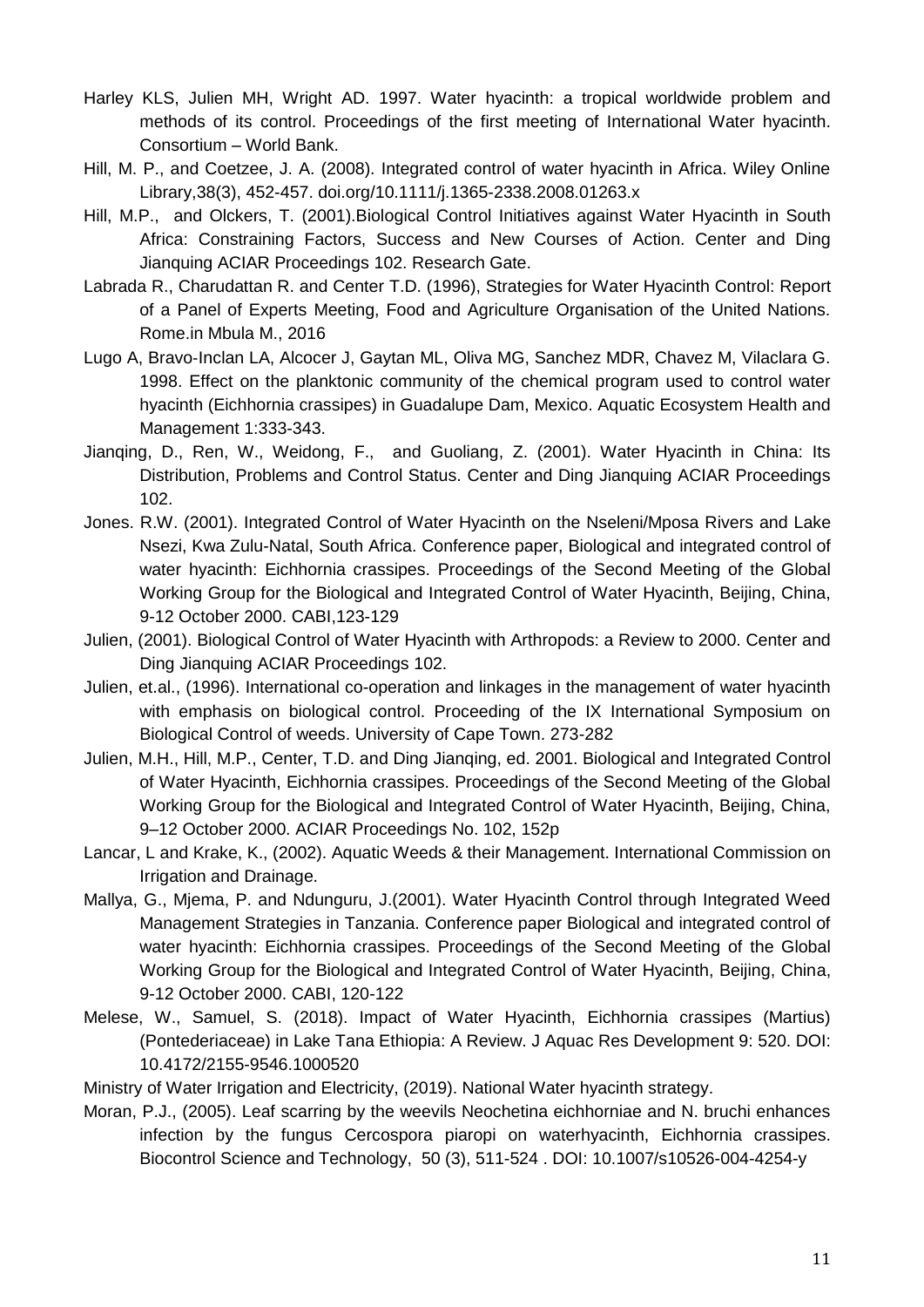- Oberholzer, I.G., and Hill, M.P. (2000).How Safe Is the Grasshopper Cornops aquaticum for Release on Water Hyacinth in South Africa? Conference paper. Biological and integrated control of water hyacinth: Eichhornia crassipes. Proceedings of the Second Meeting of the Global Working Group for the Biological and Integrated Control of Water Hyacinth, Beijing, China, 9-12 October 2000. 82-88
- Ochiel, G.S. Njoka, S.W. Mailu, A.M., and Gitonga, W. (Ed) (2001). Establishment, Spread and Impact of Neochetina spp. on Water Hyacinth in Lake Victoria, Kenya ACIAR Proceedings 102 , China : Beijing, Canberra : ACIAR, 89-95
- Phiri, P.M. , Day, R.K., Chimatiro, S Hill, M.P. Cock, M.J.W. Hill, M.G. and Nyando, E.(2001). Progress with Biological Control of Water Hyacinth in Malawi. Center and Ding Jianquing ACIAR Proceedings 102. Research Gate. 47-51.
- Seagrave C. 1988. Aquatic weed control. Fishing New Books: Surrey.
- Sikoyo, G.M., and Goldman, L. (2007). Assessing the Assessments: Case Study of an Emergency Action Plan for the Control of Water Hyacinth in Lake Victoria. Water Resources Development, 23 (3), 443–455. DOI: 10.1080/07900620701488521
- Smith L., Williams RE, Shaw M, Green KR. 1994. A water hyacinth eradication campaign in New South Wales, Australia. In: Thyagarajan G (Ed). Proceedings of International conference of water hyacinth. Nairobi UNEP. Pp. 925-935.
- Spencer, (2006). Evaluation of waterhyacinth survival and growth in the Sacramento Delta, California, following cutting. Journal of aquatic plant management, 44(1), 50-60.
- Stohlgren, T. J., Pyšek, P., Kartesz, J., Nishino, M., Pauchard, A., Winter, M., ... Graham, J. (2013). Globalization Effects on Common Plant Species. Encyclopedia of Biodiversity, 3, 700–706. doi:10.1016/b978-0-12-384719-5.00239-2
- Sushilkumara, P.R, and Pandeyb, A.K., ( 2008). Deleterious effect of herbicides on waterhyacinth biocontrol agents Neochetina bruchi and Alternaria alternate. Biocontrol Science and Technology, 18(5), 517-526. DOI: 10.1080/09583150802001734
- Thayer D, Ramey V. 1986. Mechanical harvesting of aquatic weeds. A technical report from the Florida Department of Natural Resources (now the Department of Environmental Protection). Bureau of Aquatic Plant Management. pp.1-22.
- Tipping, P.W., Gettys, L.A., Minteer, C.R., Foley, J.R., and Sardes, S.N. (2017). Herbivory by Biological Control Agents Improves Herbicidal Control of Waterhyacinth ( E i c h h o r n i a c r a s s i p e s ). 10(3), 271-276. 10.1017/inp.2017.30
- Villamagna AM, Murphy BR. 2010. Ecological and socio‐economic impacts of invasive water hyacinth (Eichhornia crassipes): a review. Freshwater Biology 55 (2):282-298.
- Wilson, et al., (2007). The decline of water hyacinth on Lake Victoria was due to biological control by Neochetina spp. 87(1), 90-93. 10.1016/j.aquabot.2006.06.006
- Wilson, J.R., Rees, M., Holst, N., Thomas, M.B. and Hill, G. (2001).Water Hyacinth Population Dynamics. Center and Ding Jianquing ACIAR Proceedings 102. Research Gate. 96-104.
- Wilson R; Cerveira J; and Leonardo B.C. (2019). Control of water hyacinth: a short review. Communications in Plant Sciences, vol 9, p. 129-132, 2019 (2019021) DOI: http://dx.doi.org/10.26814/cps2019021
- Woomer, P.L., (1997). Managing waterhyacinth invasion through integrated control and utilisation: perspectives for lake Victoria. African Crop Science Journal 1997 5(3) 309-324.
- Xujian, L., Yongjun, F., Darong, S., and Wanqing, X. (2001).Biological Control of Water Hyacinth by Neochetina eichhorniae and N. bruchi in Wenzhou, China. Proceedings of the Second Meeting of the Global Working Group for the Biological and Integrated Control of Water Hyacinth, Beijing, China, 9–12 October 2000. Australian Centre for International Agricultural Research Canberra 2001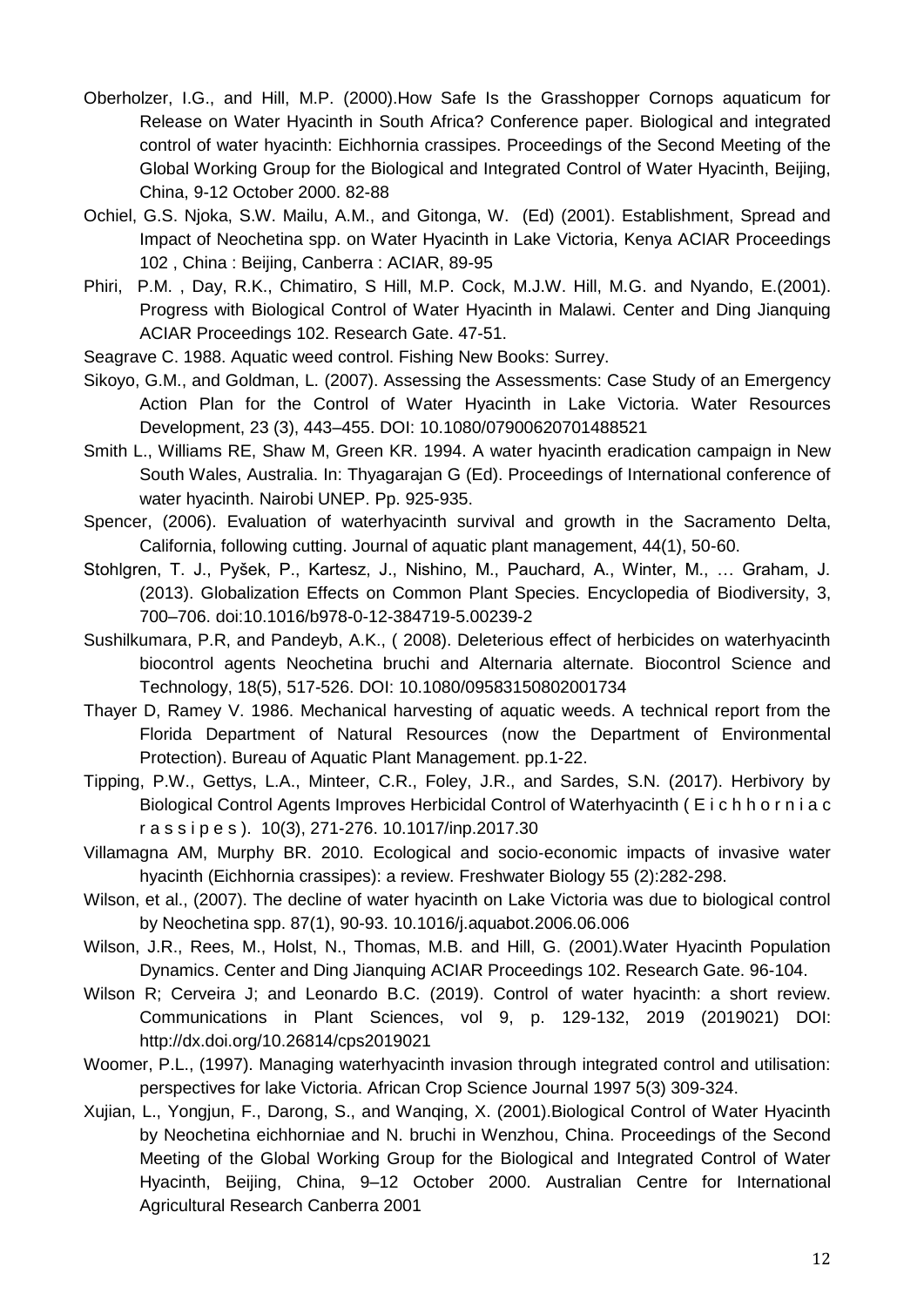#### **Annexes**

**The following tables provide detailed information from primary studies and literature reviews identified in the rapid evidence review**

| <b>Water</b><br><b>Hyacinth</b><br>control | <b>Key findings</b>                                                                                                                     |  |  |  |
|--------------------------------------------|-----------------------------------------------------------------------------------------------------------------------------------------|--|--|--|
| methods                                    |                                                                                                                                         |  |  |  |
| <b>Physical</b>                            | Key findings from journal article                                                                                                       |  |  |  |
| control                                    | Water hyacinth plants that were cut by machine at the end of the growing season, either once or twice, produced new leaves more         |  |  |  |
| methods                                    | quickly than plants that had not been cut at all (Spencer, 2006).                                                                       |  |  |  |
|                                            | <b>Key findings from Literature Review</b>                                                                                              |  |  |  |
|                                            | Water hyacinth can be removed by hand in areas where the infestation is sparse(Lancar & Krake, 2002).                                   |  |  |  |
|                                            | The water hyacinth was effectively reduced by mechanical and manual control methods without any variations from their intended          |  |  |  |
|                                            | effects (Sikoyo & Goldman, 2007).                                                                                                       |  |  |  |
|                                            | The strategy of using mass mobilization in the infested areas (e.g. manual hand picking) has played an important role in removing the   |  |  |  |
|                                            | large biomass and limits its expansion and decomposition (Ministry of Water Irrigation and Electricity, 2019).                          |  |  |  |
|                                            | <b>Key findings from Proceeding</b>                                                                                                     |  |  |  |
|                                            | In a few cases, manual control is performed on a large scale, such as where labor is inexpensive, water value is high, infestations are |  |  |  |
|                                            | smaller than a hectare, or where regrowth can be quickly cleared after chemical control. Due to reinvasion and regrowth of the plants,  |  |  |  |
|                                            | mechanical harvesting is unlikely to provide a long-term solution to most infestations (Julien et.al., 1996).                           |  |  |  |
|                                            | <b>Key findings from Forum</b>                                                                                                          |  |  |  |
|                                            | As an emergency measure, mechanical and manual clearance play an important role, particularly in the decongestion of harbors and        |  |  |  |
|                                            | hydroelectric reservoirs (Woomer, 1997).                                                                                                |  |  |  |

**Annex 1. Summary of findings in water hyacinth control methods based on source of information**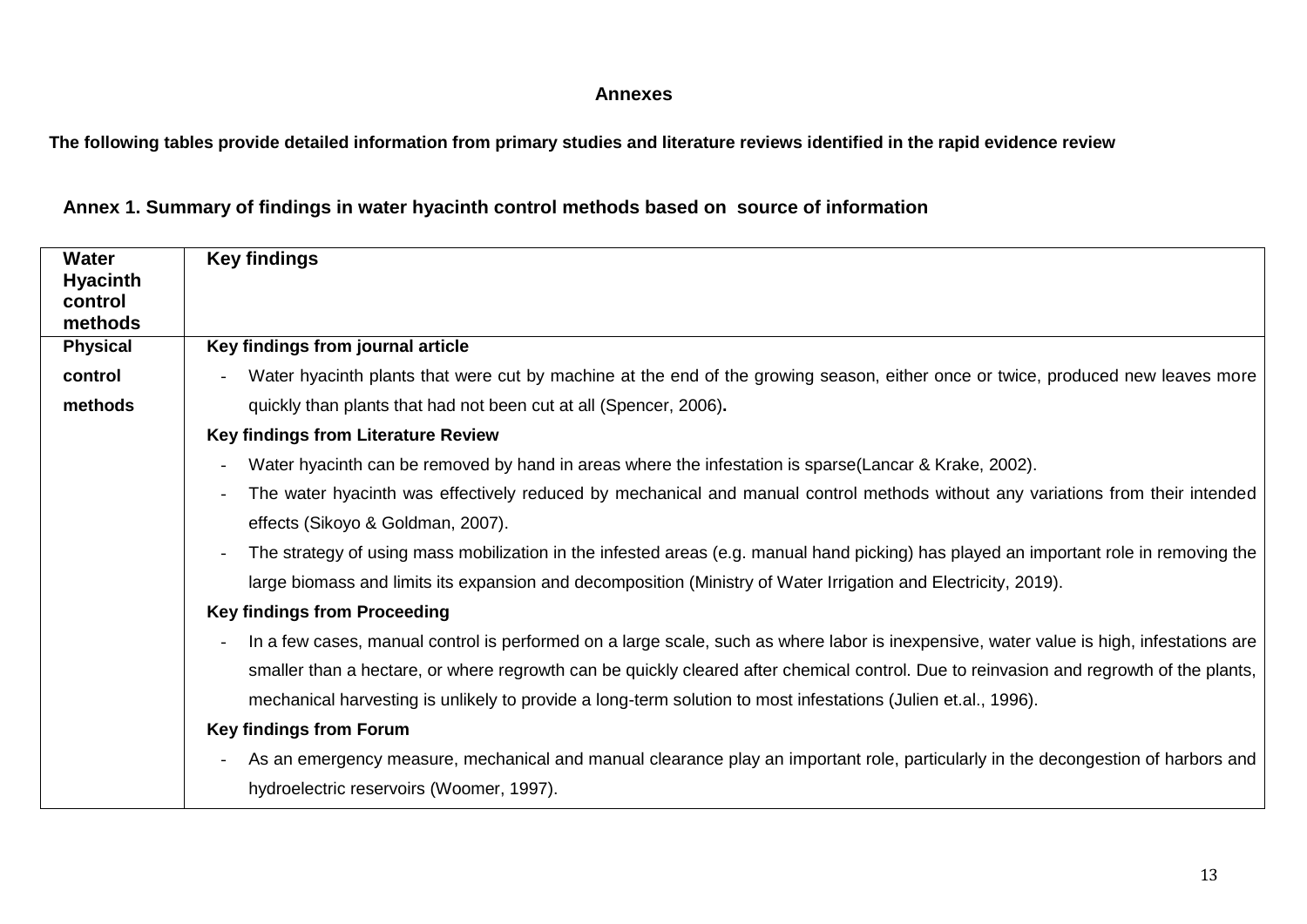| <b>Biological</b> | Key findings from journal articles                                                                                                                            |
|-------------------|---------------------------------------------------------------------------------------------------------------------------------------------------------------|
| control           | The coverage of water hyacinth was decreased by water hyacinth weevils (Neochetina eichhorniae and N. bruchi) (Aguilar et al.,                                |
| methods           | $2003$ ).                                                                                                                                                     |
|                   | Three pairs of herbivory load of N. Bruchi as well as two pairs of N. eichhorniae has shown the highest degree of leaf damage and                             |
|                   | defoliated petioles. Integrated use of Neochetina weevils and an indigenous plant pathogen (two species of Neochetina and the                                 |
|                   | fungus A. alternate) were found to greatly reduce the vegetative growth and fresh weight of water hyacinth plants. Thus, joint use of                         |
|                   | use of fungal species and the two weevils is advised to combat water hyacinths (Gebregiorgis, 2017)                                                           |
|                   | Water hyacinth plants sequentially infested with Neochetina weevils and inoculated with C. Piaropi, showed greater damage in the                              |
|                   | early stages of a positive interaction between laminar scarring and fungal necrosis growth. Plots supplemented with these agents had                          |
|                   | 20 percent lower live leaf counts per plant and 38 percent lower plant densities than control plots at the end of the experiment (24                          |
|                   | days after Neochetina infestation, 17 days after C. piaropi inoculation). The mutual involvement of Neochetina spp. weevils and C.                            |
|                   | piaropi increases the effectiveness of biological control (Moran, 2005).                                                                                      |
|                   | About 200,000 Neochetina have been raised and released, mostly in the Shire River. Water hyacinth infestation decline and testing                             |
|                   | at one site in the Lower Shire has ceased due to so little water hyacinth presence (Phiri et al., 2001).                                                      |
|                   | In South Africa, the grasshopper Cornops aquaticum (adults and nymphs) is actually considered a natural enemy of water hyacinths.<br>$\overline{\phantom{a}}$ |
|                   | The insects are extremely mobile and very harmful to water hyacinths. Similarly, there were 28 sites and 30 sites surveyed in                                 |
|                   | Argentina and Peru respectively. C. aquaticum was found to be the most harmful to water hyacinths at all the sites of all the insect                          |
|                   | species assessed (Oberholzer & Hill, 2000).                                                                                                                   |
|                   | Post-release of curculionid weevils (Neochetina spp.) showed a decrease in leaf length, laminar area and fresh water hyacinth                                 |
|                   | weight, and a substantial increase in the number of weevil and adult weevil feeding scars per square meter. Thus, the critical                                |
|                   | threshold was reached within 2-3 years of the initial releases under Lake Victoria conditions (Ochiel, Njoka, Mailu, & Gitonga (Ed),                          |
|                   | 2001)                                                                                                                                                         |
|                   | Neochetina eichhorniae was launched and released in 1996 at four locations (Wutian, Liushi, Yaoxi and Kunyang). The area and                                  |
|                   | height of water hyacinths at Wutian and Liushi were significantly reduced from 1996 to 1999 (Xujian et al., 2001).                                            |
|                   |                                                                                                                                                               |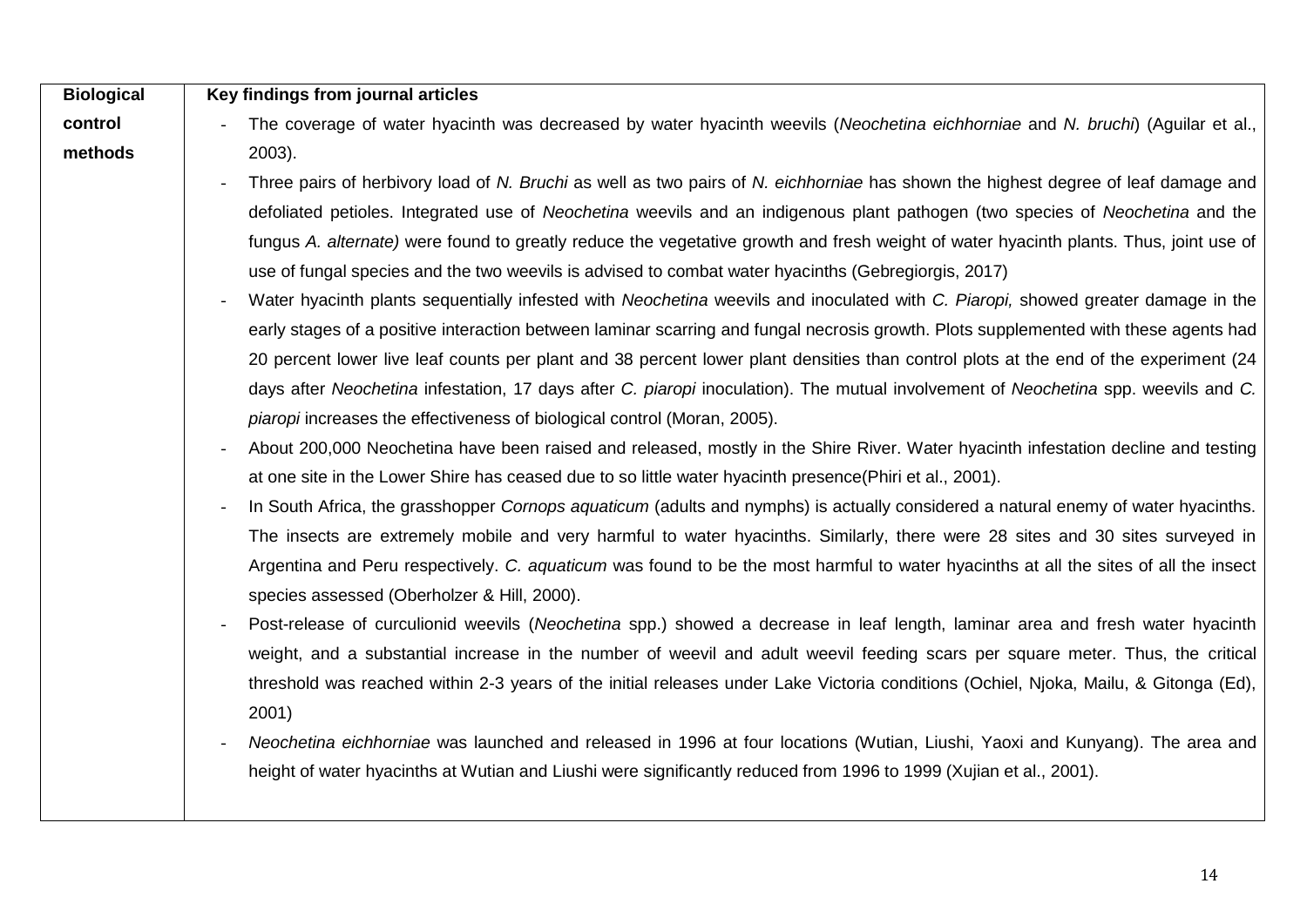| <b>Key findings from Literature Review</b>                                                                                                                                                            |
|-------------------------------------------------------------------------------------------------------------------------------------------------------------------------------------------------------|
| In 1984, the use of N. bruchi for water hyacinth control was investigated in Karnataka (India). A total of seven releases consisting of                                                               |
| 1700 beetles were made into a 20-hectare tank fully infested with water hyacinths. Approximately 90% of water hyacinth had been                                                                       |
| achieved by September 1987 (Lancar & Krake, 2002).                                                                                                                                                    |
| Classical biological control has successfully suppressed many troublesome aquatic plants over the last three years with the exception                                                                 |
| of water hyacinths (Coetzee et al., 2011).                                                                                                                                                            |
| In the absence of the weevils, the massive reduction of water hyacinth population on Lake Victoria may not have occurred, but the<br>$\overline{\phantom{a}}$                                         |
| impact could have been exacerbated by the stormy weather associated with the El Nin o event (Wilson et al., 2007).                                                                                    |
| As evident in various parts of the world, biological regulation of water hyacinth using weevils is the most favored technique compared                                                                |
| to others. In several African nations, it is environmentally friendly and has effectively minimized infestations. Although it may take                                                                |
| several years for biological control to produce results, these methods are by far said to be the best, both in terms of environmental<br>protection and cost.                                         |
| In recent years, emphasis has turned to natural water hyacinth enemies, including the two South American weevil beetles (N.                                                                           |
| eichhorniae and N. bruchi), which in many countries have successful long-term control of water hyacinths (Ministry of Water Irrigation<br>and Electricity, 2019; Hill & Coetzee, 2008; Julien, 2001). |
| The result of a pilot study done on indigenous papyrus vegetation restoration showed that papyrus out competed water hyacinth. It                                                                     |
| also provides stabilization of the lake and river buffer and acts as a sink for catchment nutrient input, which in turn contributes to the                                                            |
| control of water hyacinth. This approach is considered one of the most sustainable steps for long-term management (Ministry of                                                                        |
| Water Irrigation and Electricity, 2019). However, as it was seem from different country experience, pyrus is also a weed that has                                                                     |
| various impacts including social, economic and biodiversity. These impacts are starting in Ethiopia especially in the Rift valley lakes                                                               |
| and wetands                                                                                                                                                                                           |
|                                                                                                                                                                                                       |
|                                                                                                                                                                                                       |
|                                                                                                                                                                                                       |
|                                                                                                                                                                                                       |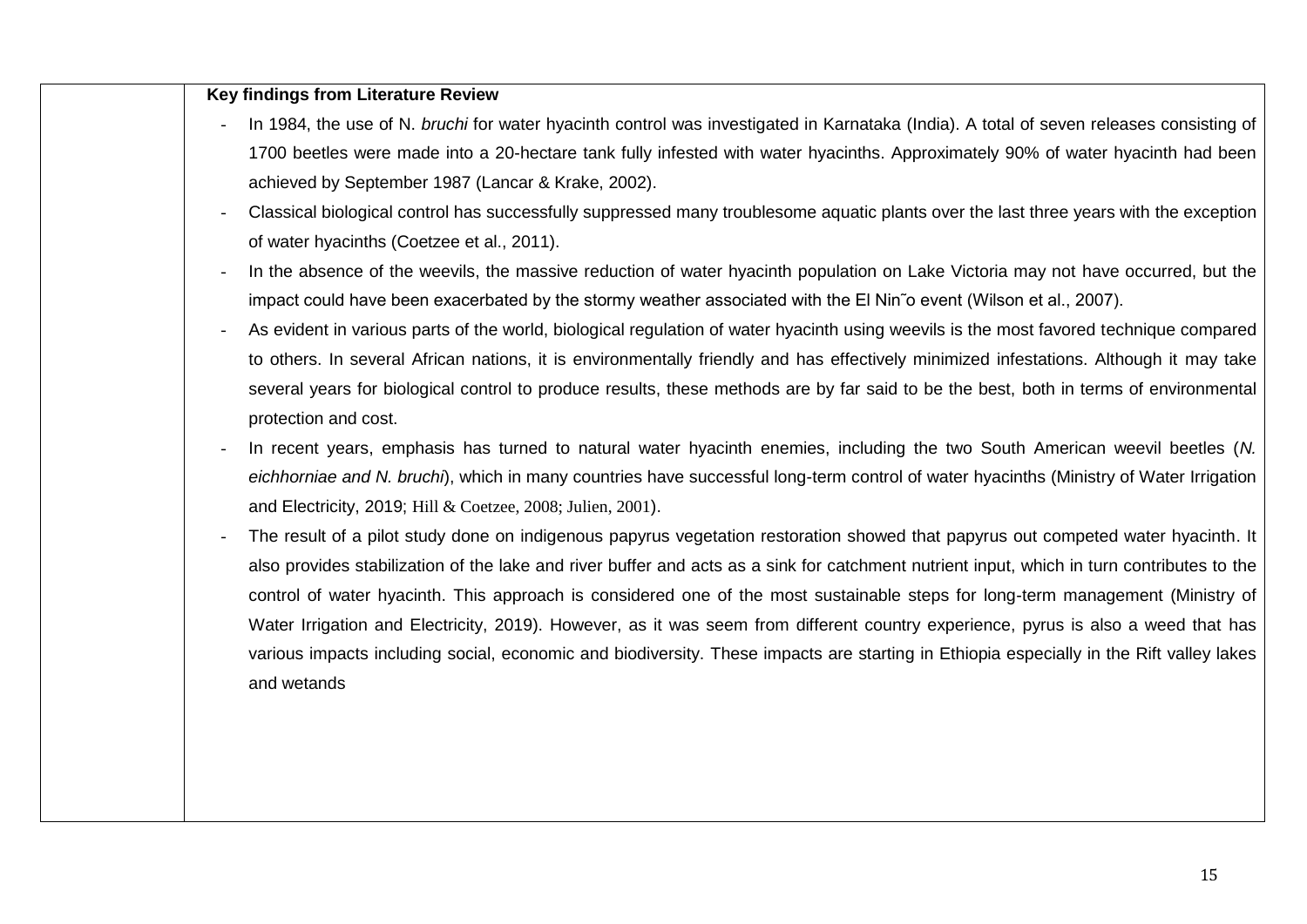|                 | In 2016, a pilot project on water hyacinth regulation was conducted at Lake Tana. This was achieved by enabling native plant species    |
|-----------------|-----------------------------------------------------------------------------------------------------------------------------------------|
|                 | (Cyperus spp, Echionochloa spp and other Grass species) to germinate and grow earlier by preventing free grazing, as                    |
|                 | germination/growth of these native species is prevented by over grazing. Over 300 ha of wetland habitat is free of water hyacinths      |
|                 | from the pilot project only in one growing season with the use of creative cultural methods (fencing and canalization). If this were    |
|                 | scaled up and accompanied by more integrated approaches, the unchecked growth of the weed could be controlled (Ministry of              |
|                 | Water Irrigation and Electricity, 2019).                                                                                                |
|                 | Two weevil and moth, N. albiguttalis have been released since the 1970s in various infestations and have led in many places to          |
|                 | effective weed control (Julien, 2001).                                                                                                  |
|                 | In many places biological control can be used as a control method (Jianging et al., 2001).                                              |
|                 | A long-term solution is provided through biological control and excellent results have been obtained in a variety of large tropical     |
|                 | freshwater bodies, most notably Lake Victoria (Hill & Coetzee, 2008).                                                                   |
|                 | Key findings from fact sheet                                                                                                            |
|                 | Together with generalist herbivores such as grass carp, biocontrol agents such as alligator weed flea beetles, salvinia weevils         |
|                 | (Cyrtobagous salviniae), and water hyacinth weevils (Neochetina eichhorniae and N. bruchi) can be useful for aquatic weed control       |
|                 | but may not fully eliminate invasive weeds (Gettys, 2014).                                                                              |
|                 | <b>Key findings from Proceeding</b>                                                                                                     |
|                 | Neochetina eichhorniae or N. Bruchi, or both of them shown to be effective in biological control of water hyacinth (Julien et al., ed., |
|                 | 2001)                                                                                                                                   |
|                 | The only way that provides safe, environmentally sound, long-term control at a reasonable cost is biological control. At present, two   |
|                 | species of weevil and a moth are commonly used as biological control agents (Julien et.al., 1996).                                      |
| <b>Chemical</b> | Key findings from Experimental studies                                                                                                  |
| control         | Mycoherbicide could replace the use of broad-spectrum herbicides, which are currently widely used but have raised concerns about        |
| methods         | fish pollution and water quality degradation (Bateman, 2001).                                                                           |
|                 |                                                                                                                                         |
|                 |                                                                                                                                         |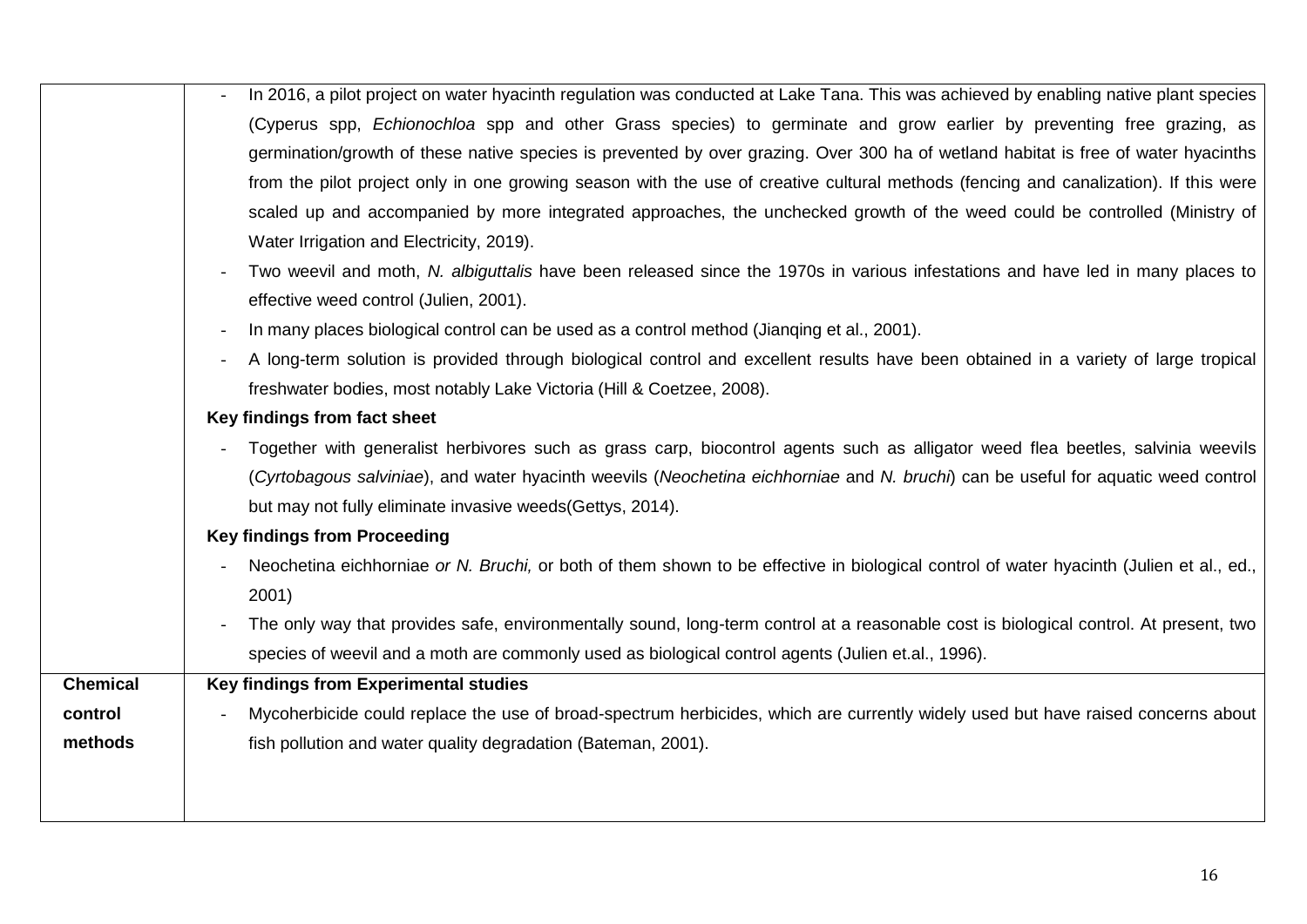|            | <b>Key findings from Literature Review</b>                                                                                               |  |  |  |  |  |
|------------|------------------------------------------------------------------------------------------------------------------------------------------|--|--|--|--|--|
|            | Diquat and paraquat can control water hyacinths efficiently. Similarly, Amitrole, used in particular to suppress perennial weeds and     |  |  |  |  |  |
|            | effective on water hyacinth (Lancar & Krake, 2002).                                                                                      |  |  |  |  |  |
|            | Herbicides such as 2, 4-d, Diquat and Glysophate to manage water hyacinth are suitable for small areas of infestation. It can be         |  |  |  |  |  |
|            | harmful, especially if the water sources used for drinking and washing (Calvert, 1997).                                                  |  |  |  |  |  |
|            | In diseased water hyacinth plants, many fungal pathogens with mycoherbicide potential (Sclerotinia sclerotiorum in Hyakill™ and          |  |  |  |  |  |
|            | Cercospora rodmanii, named ABG-5003) have been detected, but none have been commercially available on the market (Dagno et               |  |  |  |  |  |
|            | al., 2012).                                                                                                                              |  |  |  |  |  |
|            | <b>Key findings from Proceeding</b>                                                                                                      |  |  |  |  |  |
|            | In particular circumstances where rapid removal in small areas is necessary and other approaches are not practicable, the treatment      |  |  |  |  |  |
|            | of water hyacinths with herbicides may be very useful (Julien et.al., 1996).                                                             |  |  |  |  |  |
| Integrated | Key findings from Experimental studies                                                                                                   |  |  |  |  |  |
| control    | The combination of biological and herbicidal methods can only be done if herbicides are non-toxic to the biocontrol agent. Therefore,    |  |  |  |  |  |
| methods    | laboratory experiments were performed to establish the toxic effect of herbicides. Alternaria alternata with two widely used herbicides, |  |  |  |  |  |
|            | glyphosate and 2,4-dichlorophenoxy acetic acid at three prescribed doses, on insect biocontrol agent, waterhyacinth weevil,              |  |  |  |  |  |
|            | Neochetina bruchi Hustache, and phytopathogen. The result shows that, there was also a decline in the feeding of the leaves treated      |  |  |  |  |  |
|            | with herbicides. When the weevils were able to move freely between the treated herbicide and untreated plants, the untreated             |  |  |  |  |  |
|            | waterhyacinth was found to have a higher orientation of the weevils than the treated ones. Neither of the two herbicides killed the      |  |  |  |  |  |
|            | fungus, but both prevented its growth (Sushilkumara & Pandeyb, 2008).                                                                    |  |  |  |  |  |
|            | Three rates of herbicide 2,4-D were applied: (1) control (no herbicide), (2) decreased (2.1 kg ai ha-1), and (3) operational (4.3 kg ai  |  |  |  |  |  |
|            | ha-1). By biological control alone, the biomass of the waterhyacinth populations was reduced by 16.9%, 10.5% by the reduced              |  |  |  |  |  |
|            | herbicide rate alone, 44.6% by the operational rate, and 97.3% and 99.9% by the combination of biological control and herbicide          |  |  |  |  |  |
|            | reduction and operational rates, respectively. Overall, for both studies, the findings were strong; herbivory significantly improved the |  |  |  |  |  |
|            | overall efficacy of the herbicide by biological control agents (Tipping, 2017).                                                          |  |  |  |  |  |
|            |                                                                                                                                          |  |  |  |  |  |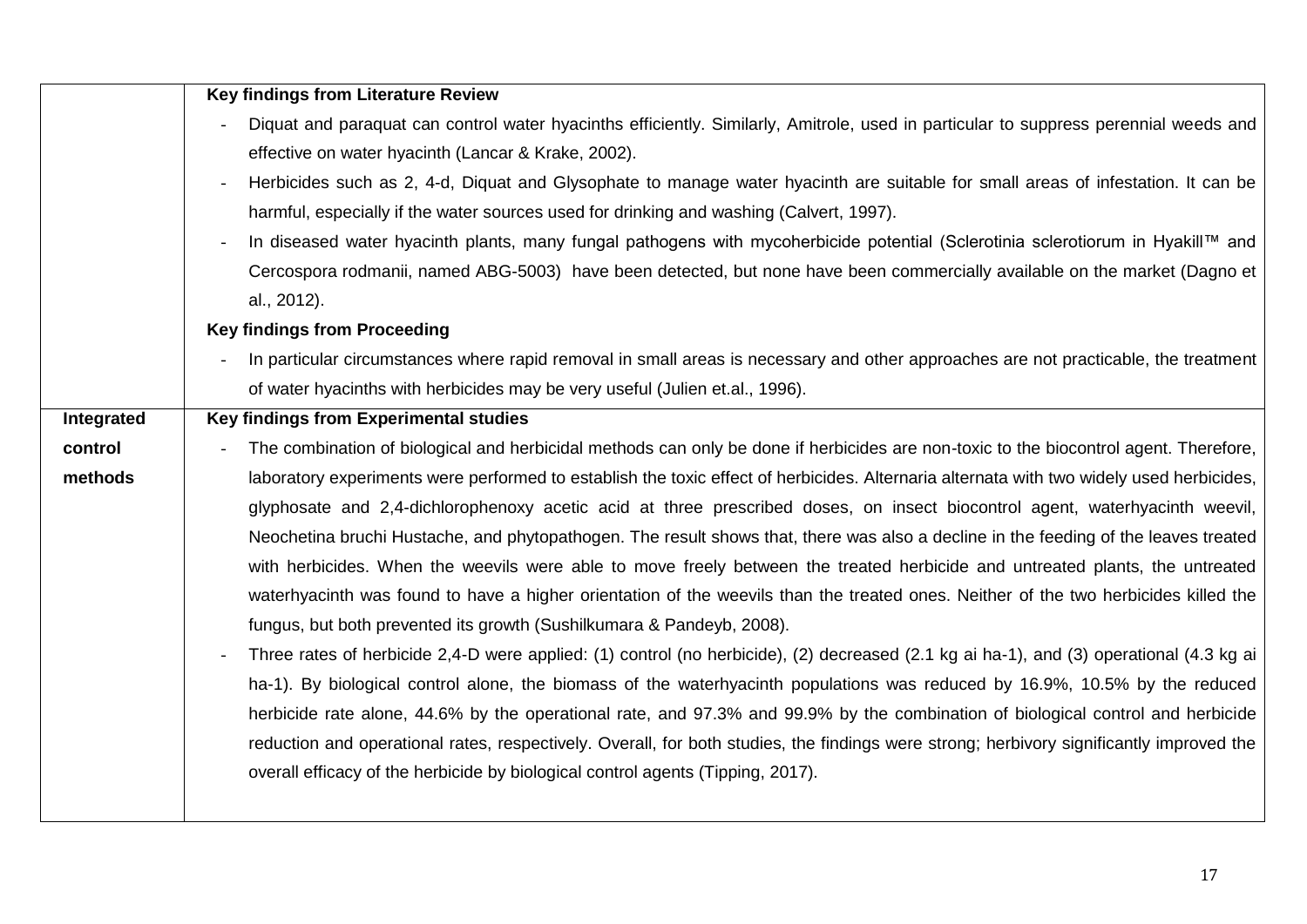| The population of water hyacinths can be decreased by 90 percent by water level control and mechanical destruction. To sustain          |
|-----------------------------------------------------------------------------------------------------------------------------------------|
| these levels, integrated approaches are used, but the input of urban and industrial pollutants for long-term recovery must be           |
| monitored (Gutiérrez et al., 2001).                                                                                                     |
| In Tanzania, integrated weed management (IWM) techniques have a major effect on the regulation of water hyacinths. This includes        |
| biological control, manual removal, legislation for quarantine, and nutrient enrichment management. Sixty landing beaches in Lake       |
| Victoria have been kept clear of water hyacinths by manual removal. Two weevils, Neochetina eichhorniae and N. Bruchi, has              |
| established up to 30 per plant with adult. There was a significant decrease in the population density of water hyacinth plants, from 45 |
| to 7 plants per 0.5 m2, and a significant decrease in covered surface area and biomass. Within a period of 3 years, water hyacinth      |
| was reduced by over 70 percent (Mallya et al., 2001).                                                                                   |
| Between 1995 and 2000, a total of 18.9 km of river was cleared of water hyacinths by using the integrated control method. Local rural   |
| communities that rely on fish as a food source suggested that their catches have increased, it is a strong indication that the system's |
| management of water hyacinth has a positive ecological effect (Jones, 2001).                                                            |
| Mycoherbicide may be more consistent with the use of biological control agents for insects (Bateman, 2001)                              |
| Key findings from Literature Review                                                                                                     |
| An integrated approach, including herbicide application and augmentive biological control, is required against water hyacinth in        |
| eutrophic water bodies at high elevations that experience cold winters (Coetzee et al., 2011).                                          |
| Together with a mechanical harvester, the herbicide was used and joint efforts helped minimize the amount of water hyacinth in the      |
| dam (Guideline Document for Water Hyacinth Control, 2017).                                                                              |
| <b>Key findings from Proceeding</b>                                                                                                     |
| Integrated weed management (chemical and physical controls) can be used when biological control is being instigated to minimize         |
| the weed in sensitive regions. Once the population of the weed has been decreased by biological regulation, additional controls         |
| should not be needed in most areas. Biological control should be the preferred form of control, either on its own or in combination     |
| with other techniques (Julien, et.al., 1996).                                                                                           |
| <b>Key findings from Forum</b>                                                                                                          |
| Biological and chemical control measures were consistent as active leave and petiole damage were compatible (Woomer, 1997).             |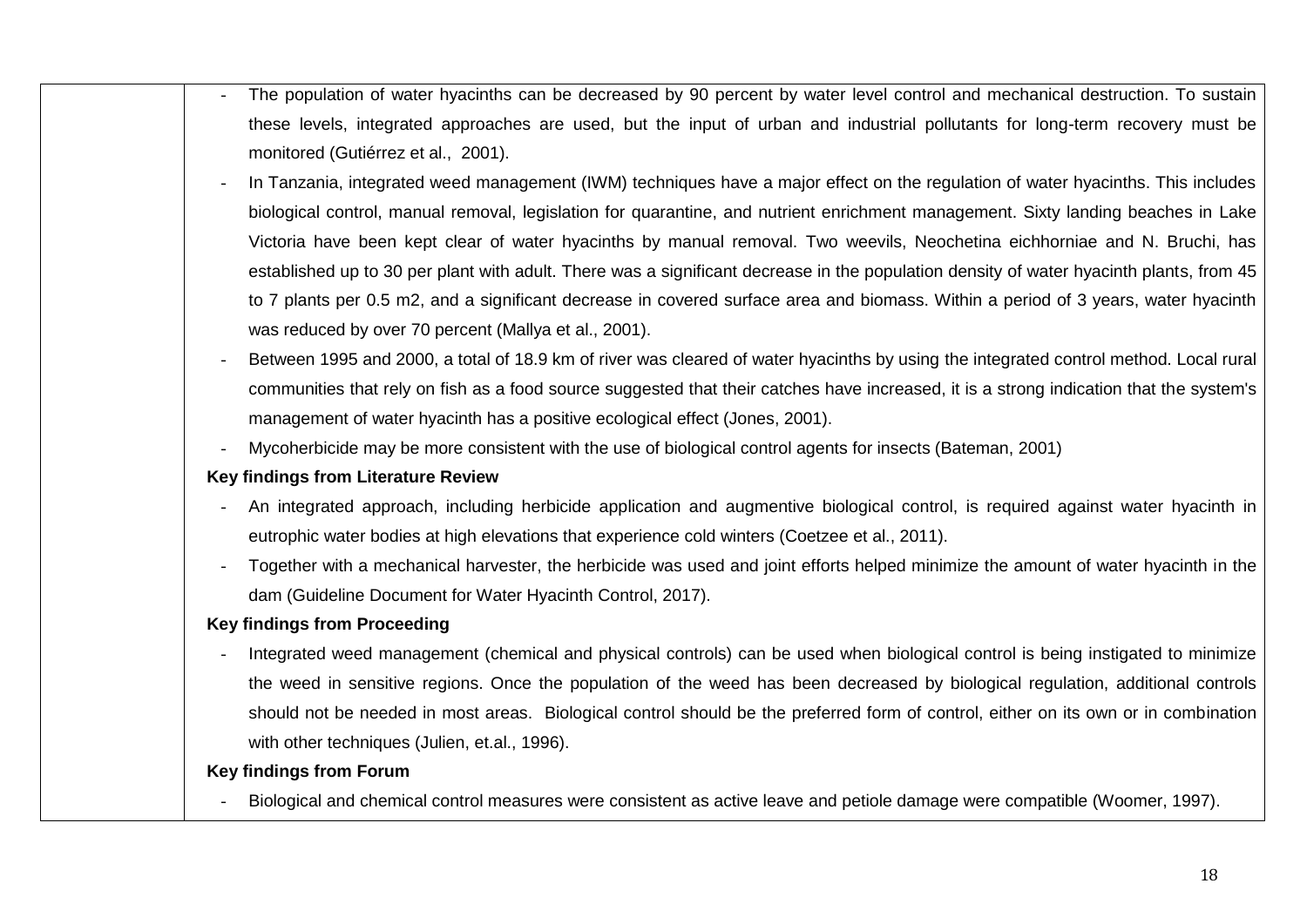## **Annex 2. Country Experiences in controlling water hyacinth**

| <b>Title</b>                                                           | <b>Document type</b> | <b>Country</b> | <b>Experience</b>                                                                                                                                                     |
|------------------------------------------------------------------------|----------------------|----------------|-----------------------------------------------------------------------------------------------------------------------------------------------------------------------|
| Water Hyacinth in China: Its                                           | Review               | China          | Manual removal has been employed in most areas in China. It was estimated that                                                                                        |
| Distribution,<br>Problems<br>and                                       |                      |                | more than 100 million RMB yuan (US\$12m) was spent on artificial control of water                                                                                     |
| <b>Control Status</b>                                                  |                      |                | hyacinth each year but the practice was neither economic nor effective.                                                                                               |
| (Jianging, Ren, Weidong, and                                           |                      |                |                                                                                                                                                                       |
| Guoliang, 2001).                                                       |                      |                |                                                                                                                                                                       |
| Biological Control<br>Initiatives                                      | Review               | South Africa   | In South Africa, the control of water hyacinth relies heavily on the application of                                                                                   |
| Hyacinth<br>against<br>Water<br>in<br>South<br>Africa:<br>Constraining |                      |                | herbicides, and this policy has been antagonistic to biological control for two<br>reasons. Firstly, certain herbicide formulations used on the weed in South Africa, |
| Factors, Success<br>and New                                            |                      |                | especially those with high surfactant content, cause high mortality in the natural                                                                                    |
| <b>Courses of Action</b>                                               |                      |                | enemies. Although N. eichhorniae was resistant to most herbicide applications,                                                                                        |
| (Hill, & Olckers, 2001).                                               |                      |                | those that contained diquat as an active ingredient were toxic to the weevil.                                                                                         |
|                                                                        |                      |                |                                                                                                                                                                       |
|                                                                        |                      |                | Secondly, herbicidal destruction of water hyacinth populations, especially in                                                                                         |
|                                                                        |                      |                | impounded systems, causes extensive mortality of the sessile immature stages                                                                                          |
|                                                                        |                      |                | and dispersal of the adult stages, when the weed mats start to sink. Re-infestation                                                                                   |
|                                                                        |                      |                | of these treated sites occurs via seed germination and isolated plants that were left                                                                                 |
|                                                                        |                      |                | unsprayed and the water hyacinth populations proliferate in the absence of natural                                                                                    |
|                                                                        |                      |                | enemies.                                                                                                                                                              |
|                                                                        |                      |                | Solutions to these problems, under investigation, include: (i) using herbicide                                                                                        |
|                                                                        |                      |                | formulations that are less toxic to the natural enemies; (ii) re-inoculating plants that                                                                              |
|                                                                        |                      |                | are overlooked during herbicidal applications; and (iii) accepting the concept of                                                                                     |
|                                                                        |                      |                | leaving untreated 'reserves' to act as refugia for the agents.                                                                                                        |
|                                                                        |                      |                |                                                                                                                                                                       |
|                                                                        |                      |                | This allowing sufficient time for biocontrol to take affect and limiting the use of                                                                                   |
|                                                                        |                      |                | herbicides. Although the biocontrol program in South Africa has been less                                                                                             |
|                                                                        |                      |                | successful than those implemented in other tropical areas of the world, it has,                                                                                       |
|                                                                        |                      |                | nevertheless, lessened the overall impact of water hyacinth.                                                                                                          |
|                                                                        |                      |                |                                                                                                                                                                       |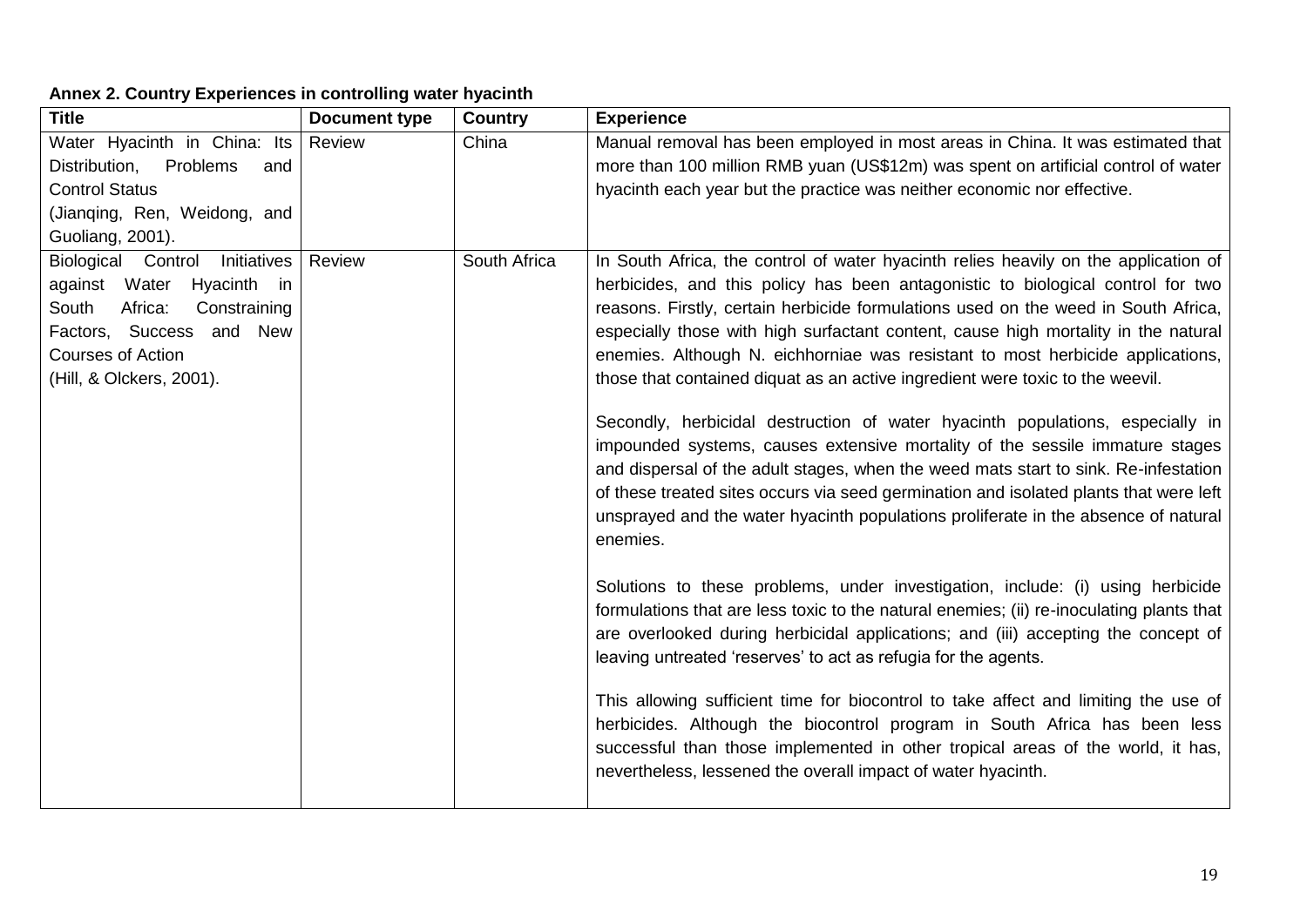| <b>Title</b>                      | Document type | <b>Country</b> | <b>Experience</b>                                                                      |
|-----------------------------------|---------------|----------------|----------------------------------------------------------------------------------------|
| Biological Control<br>Initiatives | Review        | South Africa   | It is believed that biocontrol is more successful in larger water bodies where wind    |
| Water<br>Hyacinth in<br>against   |               |                | and wave action increase the mortality of agent-stressed plants. These                 |
| Africa:<br>South<br>Constraining  |               |                | considerations have prompted several courses of action in South Africa, notably:       |
| and New<br>Factors, Success       |               |                | (i) mass-rearing and re-releases of agents that failed to establish at specific sites; |
| Courses of Action                 |               |                | (ii) evaluation of the impact of the combinations of agents already established; (iii) |
| (Hill, & Olckers, 2001).          |               |                | development of management strategies in which biocontrol can be appropriately          |
|                                   |               |                | integrated with existing control operations; and (iv) search for additional agents     |
|                                   |               |                | that are effective under more temperate conditions. The success of these               |
|                                   |               |                | initiatives will ultimately rely on the extent to which water authorities and policy-  |
|                                   |               |                | makers become educated about, and come to accept, the principles of biological         |
|                                   |               |                | control.                                                                               |
| Progress with Biological Control  | Experimental  | Malawi         | Approximately 200,000 Neochetina, primarily in the Shire River, but recently at        |
| of Water Hyacinth                 |               |                | other sites outside the Shire, have been reared and released. The beetles in the       |
| in Malawi                         |               |                | Shire are well known, although the establishment and subsequent population             |
| (Phiri, et al., 2001)             |               |                | build-up in the Lower Shire has been faster than in the Upper and Middle Shire.        |
|                                   |               |                | There is now less water hyacinth infestation in the Shire River than it was two        |
|                                   |               |                | years ago.                                                                             |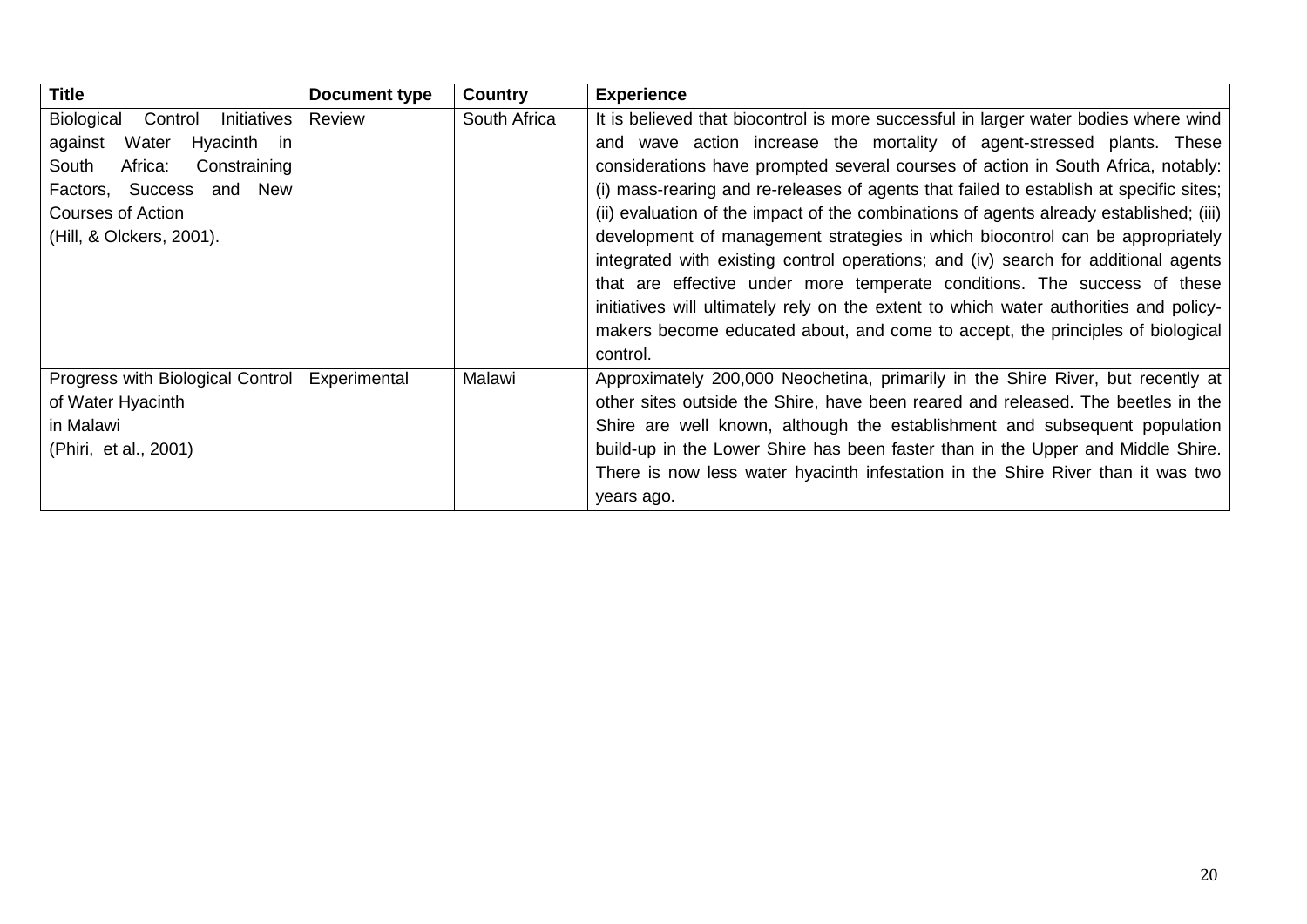|                           | <b>Successful Story</b>                                                  | <b>Unsuccessful Story</b>                                   |
|---------------------------|--------------------------------------------------------------------------|-------------------------------------------------------------|
| <b>Physical</b>           | There has been success using mechanical control in Mexico at Trigomil    | In Zimbabwe, mechanical control was initiated around        |
| <b>Control/Mechanical</b> | Dam, when it was used in                                                 | Port Bell and Owen Falls Dam on Lake Victoria, as well      |
| or Human Removal          | combination with herbicide application of $2,4$ – dichlorophenoxy acetic | as at Lake Chivero. All with very limited success due to    |
|                           | acid (or more commonly                                                   | the rapid regeneration of the weed.                         |
|                           | known as $2,4-D$ ).                                                      |                                                             |
| <b>Manual removal</b>     | Demands a high labor force but, if systematically implemented it may be  | The team removed 500 tonnes of Water Hyacinth, but          |
|                           | of great value to reduce a moderate stand of the weed. In Malaysia, in   | the rapid regeneration of the weed made the effort slow     |
|                           | various sites water hyacinth has been successfully controlled through    | and expensive with no obvious impact.                       |
|                           | the combination of manual removal with biological control. Manual        |                                                             |
|                           | removal of the weed is invariably the first control option practiced in  |                                                             |
|                           | most countries.                                                          |                                                             |
| <b>Biological control</b> | In many African countries it was successful                              | Slower reduction of water hyacinth was observed on          |
|                           |                                                                          | Lake Mariout, due to water pollution in Egypt               |
| <b>Chemical Control</b>   | It has been found that there is a good success rate when dealing with    | Resulting in a fish kill incident. Associated impact of low |
|                           | small infestations but less success with larger areas.                   | dissolved oxygen concentrations.                            |

## **Annex 7. Successful/ Unsuccessful Stories in controlling water hyacinth**